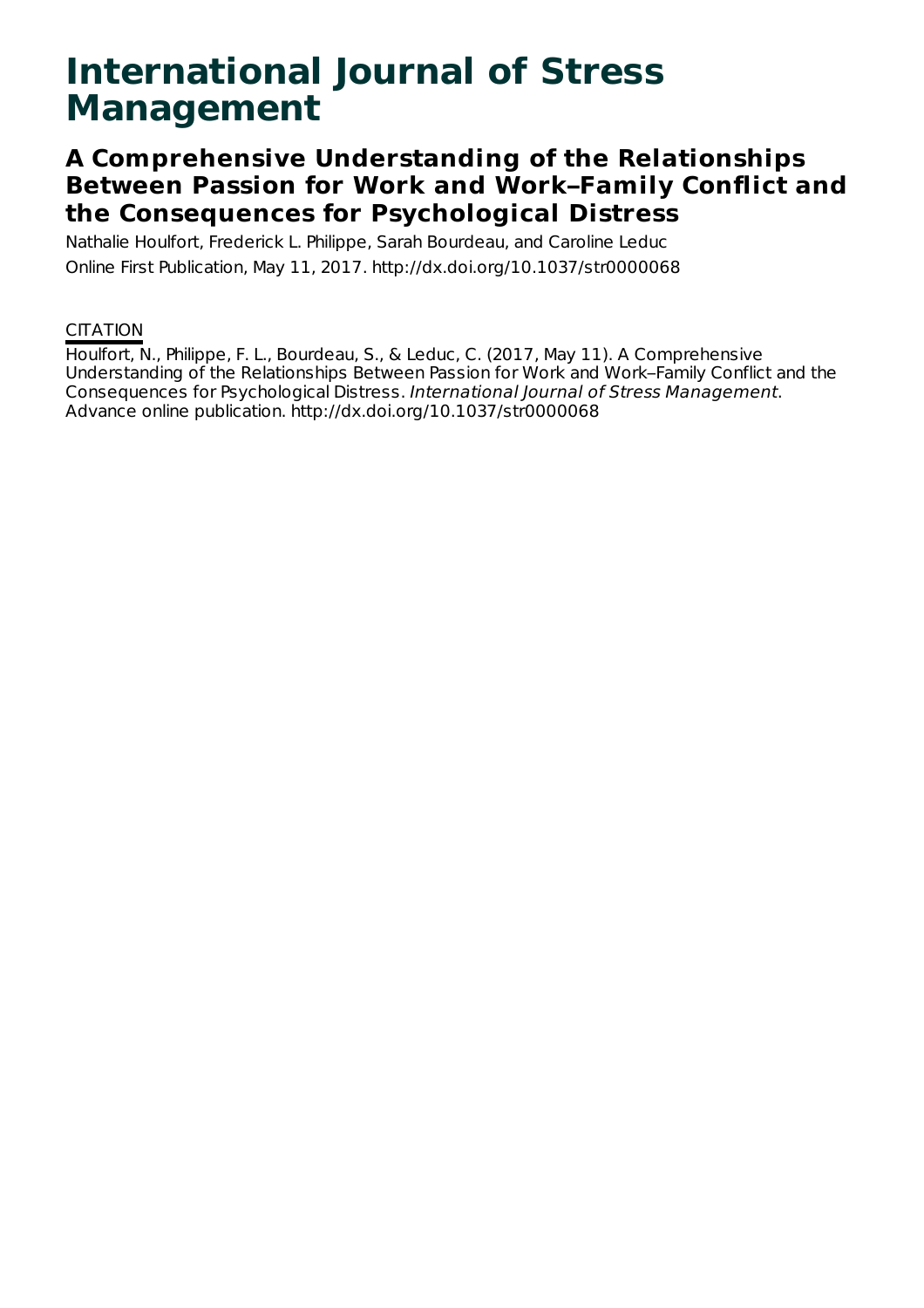### A Comprehensive Understanding of the Relationships Between Passion for Work and Work–Family Conflict and the Consequences for Psychological Distress

#### Nathalie Houlfort, Frederick L. Philippe, Sarah Bourdeau, and Caroline Leduc Université du Québec a` Montréal

This article explores the relationships between passion for work and work–family conflicts (WFC). Using a multidimensional perspective of WFC, 2 studies (Study  $1 =$ 91 civil servants; Study  $2 = 679$  teachers) tested a model in which passion for work predicted psychological distress through 4 types of WFC. In Study 1, results revealed that harmonious and obsessive passion for work negatively and positively predicted psychological distress, respectively, and that these relationships were mediated by strain-based work-to-family conflict (WIF). In Study 2, another potential mediator was added to our model, namely, work satisfaction. Results showed that harmonious passion negatively predicted psychological distress through enhanced work satisfaction and reduced strain-based WIF. Obsessive passion for work positively predicted psychological distress through enhanced strain-based WIF and strain-based family-to-work (FIW). Obsessive passion was positively related to all four types of WFC, whereas harmonious passion seemed to protect workers from experiencing WFC. Important contributions made to the passion and work–family conflict literatures are discussed.

*Keywords:* passion for work, work–family conflict, psychological distress

Work is notorious for interfering with family life: The surgeon who is called away from a family gathering to perform quadruple bypass surgery, or the professor who is not fully present at her son's hockey game because she is preoccupied by a statistical problem. At the same time, however, family life can intrude in one's professional activities: The nurse who misses a day of work to stay home and care for his elderly parents, or the lawyer who cannot concentrate on her work tasks because she was up all night with her young infant. Hence, work–family conflict (WFC) is bidirectional (Carlson, Kacmar, & Williams, 2000; Greenhaus & Beutell, 1985). Using a multidimensional approach to WFC, which takes into account both the direction (work-to-family conflict [WIF] or family-to-work conflict [FIW]) and the nature (time-based or strainbased) of WFC can provide a more comprehensive understanding of workers' experience juggling work and family demands.

WFC is perhaps inevitable for everyone, but it appears that for workers who are characterized by passion for their work, WFC may constitute a way of life. For over a decade now, the dualistic model of passion (DMP; Vallerand et al., 2003; Vallerand & Houlfort, 2003) has pointed to the existence of two types of passion, namely, harmonious passion and obsessive passion. Both types of passion lead to distinct phenomenological experiences and outcomes. The DMP proposes that nurturing an obsessive passion leads to conflict between the passionate activity and other life spheres, whereas having a harmonious passion allows for better integration and thus less conflict. To date, three studies (Caudroit, Boiché, Stephan, Le Scanff, & Trouilloud, 2011; Thorgren, Wincent, & Sirén, 2013; Vallerand, Paquet, Philippe, & Charest,

Nathalie Houlfort, Frederick L. Philippe, Sarah Bourdeau, and Caroline Leduc, Department of Psychology, Université du Québec a` Montréal.

This research was supported by grants from the Canadian Social Sciences and Humanities Research Council and the Québec's Fonds de recherche du Québec en Société et culture.

Correspondence concerning this article should be addressed to Nathalie Houlfort, Department of Psychology, Université du Québec a` Montréal, C.P. 8888, Succursale Centre Ville, Montréal, QC, H3C 3P8 Canada. E-mail: [houlfort.nathalie@uqam.ca](mailto:houlfort.nathalie@uqam.ca)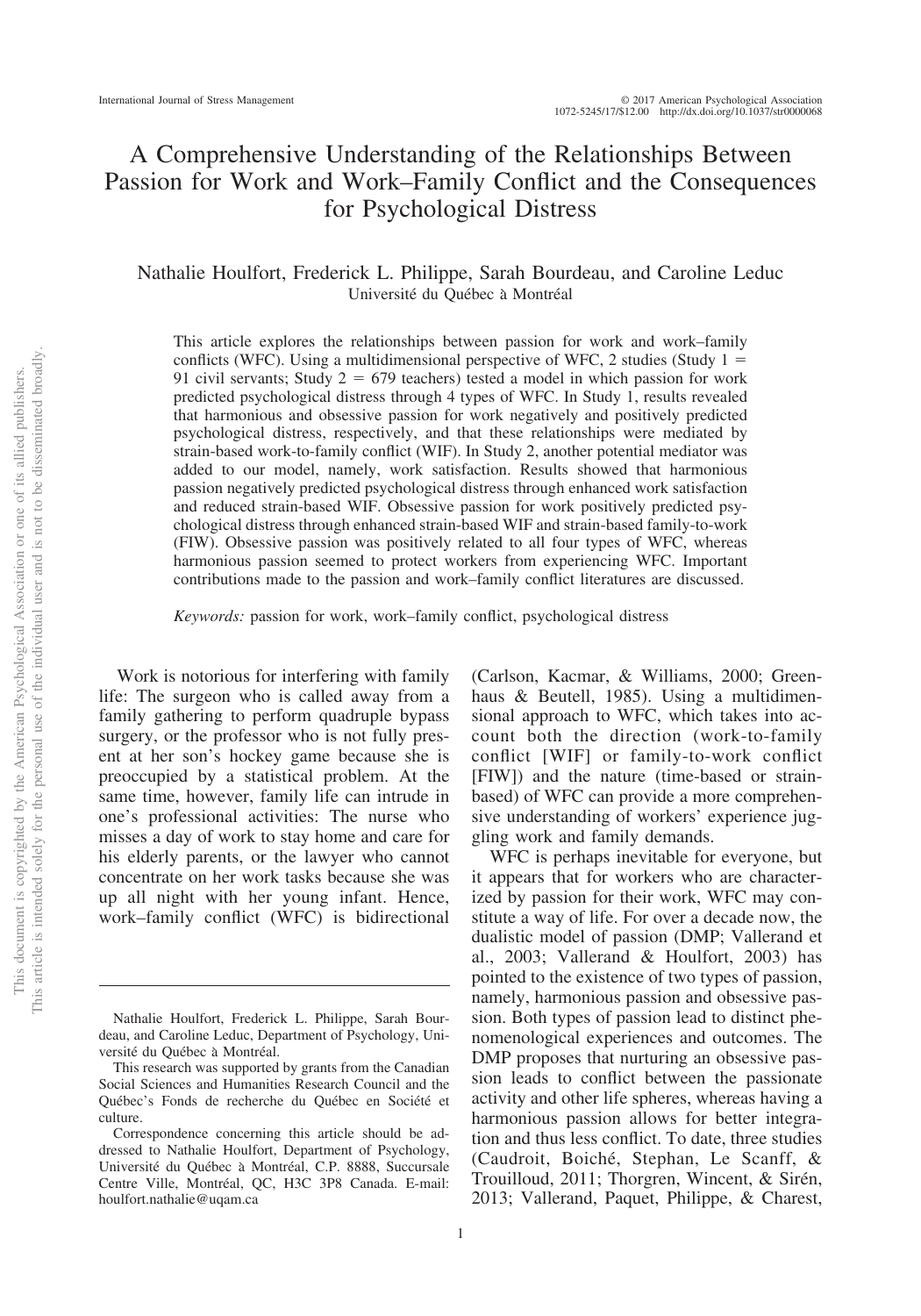2010) have investigated how passion for work relates to WFC, confirming the positive relationship between obsessive passion and WFC. However, none of these studies used a multidimensional approach to WFC, which leaves us with an incomplete understanding of how passion for work affects WFC, and how WFC mediates the relationship between passion and workers' wellbeing. Such an in-depth investigation is necessary to provide a complete portrayal of how passion for work contributes to WFC or helps to prevent it.

The present studies aimed to expand previous research on passion for work and WFC in three ways, namely, by (a) evaluating the relationship between passion for work and WFC using a multidimensional approach to WFC (direction and nature of the conflict), (b) examining how four types of WFC (time-based or strain-based WIF or FIW) mediate the relationship between passion for work and workers' psychological distress, and (c) assessing how age and gender affect the hypothesized model. Hence, the present research extends previous empirical work on passion and WFC (Caudroit et al., 2011; Thorgren et al., 2013; Vallerand et al., 2010), and provides a more comprehensive understanding of how WFC is differentially experienced by workers who have a harmonious passion versus an obsessive passion for their work.

#### **Passion for Work**

The DMP (Vallerand et al., 2003; Vallerand & Houlfort, 2003) defines passion as a strong inclination toward an activity (e.g., work) that the person values and finds important, and in which he or she invests a significant amount of time and energy. Passion is also self-defining, in that passionate workers define themselves as being teachers, nurses, or architects, and not merely people who teach, provide medical care, or design houses. Passionate workers identify with their job and endorse its meaning holistically.

Additionally, the DMP proposes the existence of two types of passion, namely, harmonious passion and obsessive passion. Harmonious passion is the result of a self-determined internalization process, that is, the person has experienced no external or internal pressure to internalize the activity; it has become part of his or her self-concept freely and volitionally [\(Vallerand, 2015;](#page-17-0) Vallerand, Houlfort, & Forest, 2014). When harmonious passion is at play, work occupies a significant, but not overpowering, space in the person's identity and is in harmony with other aspects of the person's life. In other words, with harmonious passion, the person fully partakes in one's work in a mindful (Brown & Ryan, 2003) and open way (Hodgins & Knee, 2002) that are conducive to flexible persistence, adaptive self-processes, maintaining and generate resources, and positive outcomes. Consequently, workers with a harmonious passion are more likely to establish adaptive boundaries between their work and other life domains.

Conversely, obsessive passion results from a controlled internalization process. Internal pressure (i.e., from the person him/herself) or external pressure (e.g., from his or her family or environment) was placed upon the person to internalize the activity within his or her selfconcept. As a result, aspects of the self (e.g., self-esteem) are contingent on the activity [\(Vallerand, 2015;](#page-17-0) Vallerand et al., 2014). People with an obsessive passion can thus find themselves in the position of experiencing an uncontrollable urge to engage in their work that they view as important and enjoyable. Consequently, they risk engaging in their work with a rigid persistence, experiencing conflicts with other life activities, as well as negative affective, cognitive, and behavioral consequences during and after work engagement (Vallerand et al., 2014). Hence, workers with an obsessive passion are more likely to experience difficulties in establishing boundaries between their work and other important life spheres, as well as expending more resources trying to maintain these boundaries.

The distinction between harmonious passion and obsessive passion is critical because they have been found to have different relationship patterns with important consequences (for a review, see Vallerand et al., 2014). For instance, harmonious passion is positively related to psychological well-being (Carbonneau, Vallerand, Fernet, & Guay, 2008; Houlfort, Philippe, Vallerand, & Ménard, 2014; Philippe, Vallerand, & Lavigne, 2009), psychological adjustment to retirement (Houlfort et al., 2015), job satisfaction (Vallerand & Houlfort, 2003; Vallerand et al., 2010), optimal commitment toward organizational changes (Houlfort, Rinfret, & Duchesne, 2008), high-quality interpersonal re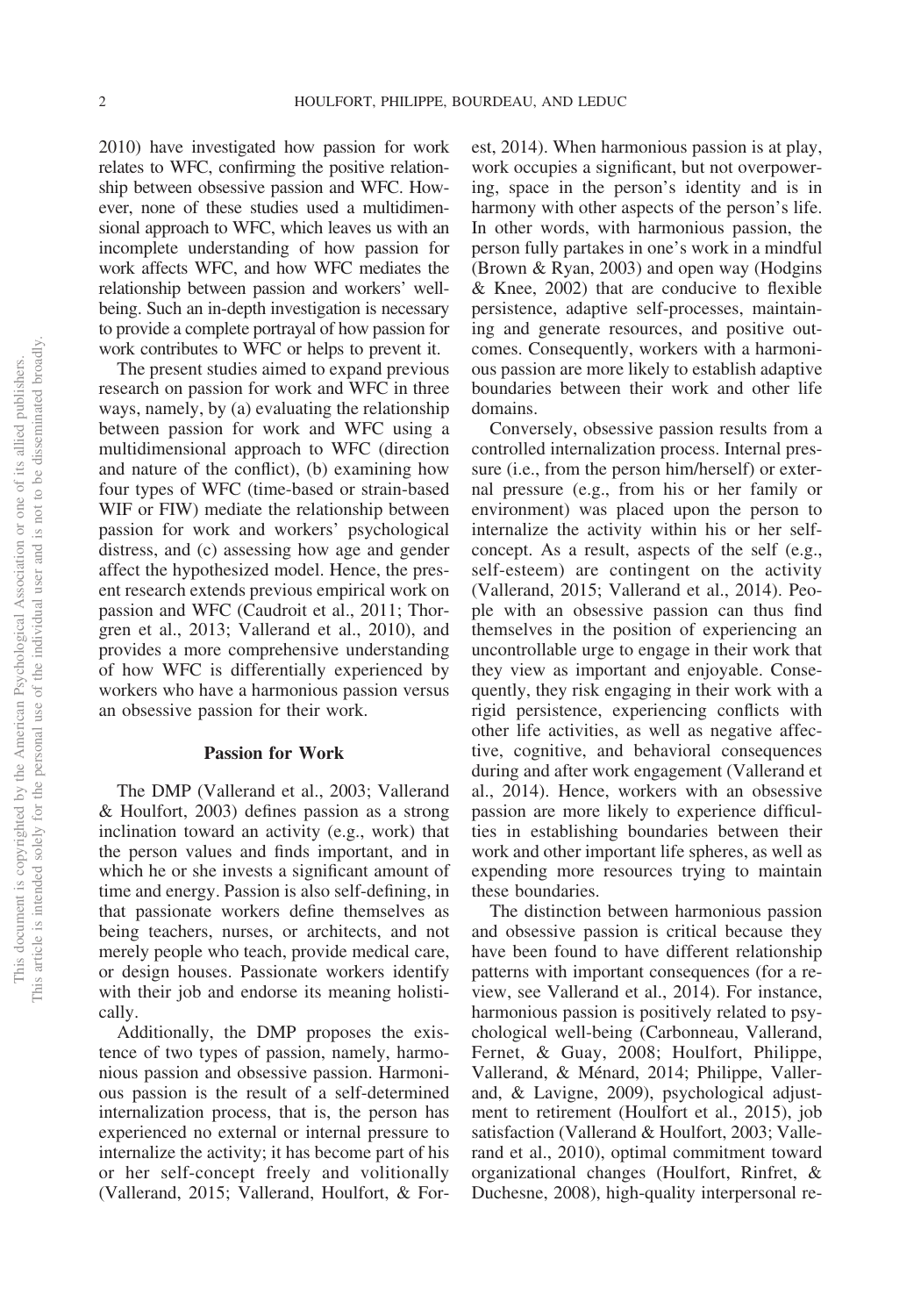lationships at work (Philippe, Vallerand, Houlfort, Lavigne, & Donahue, 2010), and flow (Forest, Mageau, Sarrazin, & Morin, 2011). Harmonious passion is also positively related to job creativity (Liu, Chen, & Yao, 2011). Conversely, obsessive passion is positively related to rumination (i.e., cannot stop thinking about the passionate activity) when the person is prevented from engaging in the passionate activity (Ratelle, Vallerand, Mageau, Rousseau, & Provencher, 2004), ill-advised persistent behavior (Rip, Fortin, & Vallerand, 2006), and negative emotions during task engagement (Vallerand et al., 2003). Obsessive passion is negatively related or unrelated to indices of psychological well-being (Rousseau & Vallerand, 2003, 2008; Vallerand & Houlfort, 2003).

These studies suggest that harmonious passion for work is related to positive outcomes, whereas obsessive passion is related to more negative outcomes. This pattern of results has been found in different domains: work, sports, education, and personal relationships (for a review, see [Vallerand, 2015\)](#page-17-0). However, one important organizational issue that has yet to generate much research in the passion literature is WFC.

#### **Work–Family Conflict**

WFC originates from competing demands between personal and professional roles (Greenhaus & Beutell, 1985). Several theories have contributed to a better understanding of WFC. According to the conservation of resources (COR) theory (Hobfoll, 2002), individuals possess a limited amount of resources and energy. When resources are invested in one role, fewer are available for other roles. When resources are loss or threatened, a stress reaction occurs and individuals will try to protect or recover the loss by investing more of their resources (e.g., time, knowledge, money) into the role that is under threat (Grandey & Cropanzano, 1999). COR theory further suggests that individuals differ in the amount of resources they possess [\(Hobfoll, 2011\)](#page-16-0). Hence, those with "greater resources are less vulnerable to resources loss and more capable of orchestrating resource gain" [\(Hobfoll, 2011,](#page-16-0) p. 117). Hence, workers with more resources should be less likely to experience WFC, and experience less

distress if one role ever interferes with another role.

Boundary theory (Ashforth, Kreiner, & Fugate, 2000; Nippert-Eng, 1996) stipulates that juggling work and other life spheres requires setting boundaries or "fences" between our multiple life domains. These boundaries can be more or less flexible and permeable, allowing individuals to manage the relationships between work and other activities as they see fit. Hence, some workers will prefer to separate their professional life from their personal life: using separate agendas, never bringing work at home, not dealing with personal issues at work, and so forth (Nippert-Eng, 1996). Alternatively, some workers will prefer to integrate both spheres: taking personal calls at work, working from home, participating in social activities organized by one's organizations, and so forth (Nippert-Eng, 1996). When individuals' preferences for either segmenting or integrating one's roles and activities are respected, well-being is expected.

Additional research suggests that WFC can take different forms and directions (Carlson et al., 2000; Duxbury, Higgins, & Mills, 1992; Greenhaus & Beutell, 1985; Netemeyer, Boles, & McMurrian, 1996), and that taking these aspects into account is necessary to provide a comprehensive understanding of WFC. In addition to the direction of WFC (WIF or FIW), WFC can also take different forms, that is, it can be time-based, strain-based, or behavior-based (Carlson et al., 2000; Greenhaus & Beutell, 1985). Time-based conflict occurs when time invested in one role prevents the person from fully participating in another role (e.g., having to work overtime might preclude the worker from attending a family diner). When the strain experienced in one role thwarts engagement in another role, strain-based conflict arises. For instance, when a mass layoff is announced in a company, workers may be so preoccupied about whether or not they will keep their job that they have a hard time being present and fully involved in their family activities. Behavior-based conflict occurs when behaviors performed in one role are at odds with what is expected in another role (i.e., being firm and directive with one's employees are behaviors that may be contrary to those expected from a loving partner). This multidimensional view of WFC adds depth and complexity to the concept, which was once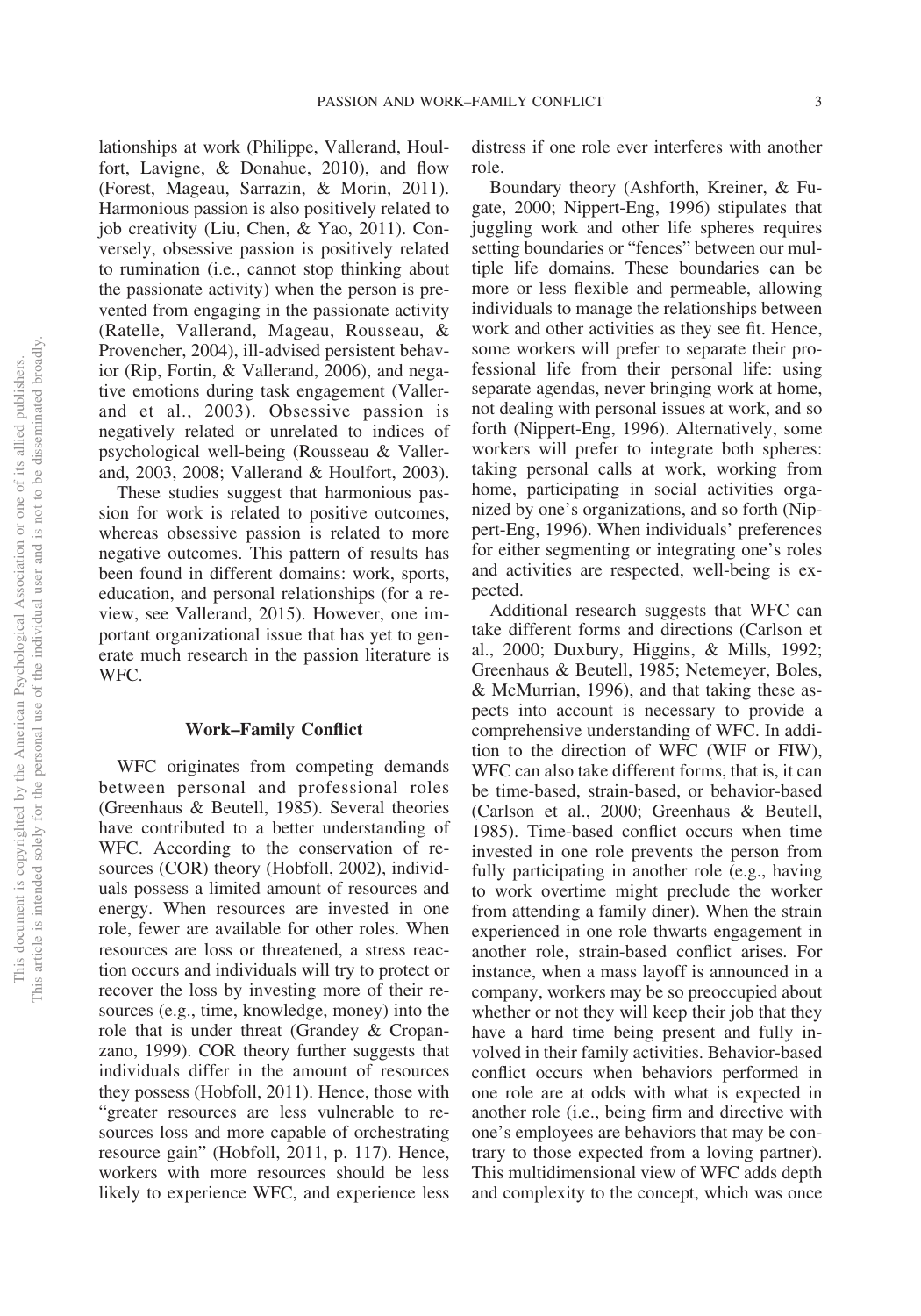perceived simply as work interfering with family life. For the purpose of our research program, we chose to focus on time-based and strain-based WIF and FIW, as these are the most frequently measured and studied conflict dimensions (Carlson et al., 2000).

The negative consequences of WFC are important both for the individual and the organization. Meta-analyses have shown that WFC is positively related to absenteeism and burnout, as well as to decreases in job satisfaction and life satisfaction (Allen, Herst, Bruck, & Sutton, 2000; Byron, 2005; [Ernst Kossek & Ozeki,](#page-15-0) [1998\)](#page-15-0). Grant-Vallone and Donaldson (2001) found that WFC is a longitudinal negative predictor (6-month interval) of workers' wellbeing. Higher levels of WFC are associated with a higher prevalence of mood, anxiety, and substance dependence disorders (Frone, 2000). Increased turnover intention is also associated with higher levels of WFC (Haar, 2004), particularly with WIF (Greenhaus, Parasuraman, & Collins, 2001).

Although many studies have examined the differential impact of WIF and FIW on workers' well-being, few have actually looked at the possible distinctive associations between timebased and strain-based WIF or FIW and workers' psychological outcomes. Carlson et al. (2000) found that strain-based WIF and FIW negatively predicted family satisfaction and life satisfaction. Strain-based FIW negatively predicted job satisfaction. Other researchers who have focused on time-based or strain-based conflict (Greenhaus, Parasuraman, Granrose, Rabinowitz, & Beutell, 1989; Higgins, Duxbury, & Irving, 1992; Loerch, Russell, & Rush, 1989; O'Driscoll, Ilgen, & Hildreth, 1992) have obtained similar results. Because the correlates of time-based and strain-based WFC are somewhat different, it appears important to distinguish between these forms of conflict in order to gain a more in-depth understanding of WFC.

#### **Previous Research on Passion and Work–Family Conflict**

Ever since the introduction of the DMP (Vallerand et al., 2003), it has been suggested that obsessive passion, but not harmonious passion, leads to conflict with other, nonpassionate activities. It appears that the rigid commitment to work activities that characterizes obsessive

passion for work may lead to WFC. Leaving one's professional goals unchanged when they are interfering with one's family goals and not changing work schedules or plans to accommodate one's spouse or children appear to generate conflict between the professional and family spheres. The negative affect related to obsessive passion for work also appears to contribute to WFC through a negative spillover effect. Indeed, the affect experienced in one domain can spill over into other domains (Grzywacz & Marks, 2000; Hammer, Kossek, Yragui, Bodner, & Hanson, 2009). According to Cropley and Purvis (2003), ruminative thoughts from one domain are a form of cognitive spillover that can intrude in activities in other domains, potentially leading to WFC. Because obsessive passion is related to rumination about the passionate activity (Ratelle et al., 2004), workers who harbor such a passion for work could experience strain-based WFC as a result of negative spillover.

Vallerand et al.'s (2003) theoretical work on passion also points to the possibility that obsessive passion for work is positively related to FIW. In other words, because of the rigid commitment toward work and ruminative thoughts about work, family activities can be perceived as requiring time and energy that passionate workers would rather spend on professional activities. Assessing both WIF and FIW would make it possible to test whether obsessive passion is, in fact, positively related to both WIF and FIW.

Vallerand and his colleagues (2010) were the first to examine how passion is related to WFC. They investigated the relationship between passion for work and burnout, using WFC and work satisfaction as mediators. Of particular interest, in their longitudinal study (Study 2), harmonious and obsessive passion, respectively, were negatively and positively related to WFC over time. WFC was positively related to burnout, whereas work satisfaction was negatively related to burnout. WFC was found to significantly mediate the relationship between obsessive passion and burnout, but did not significantly mediate the relationship between harmonious passion and burnout. In the latter case, work satisfaction acted as a significant mediator. These results show that obsessive and harmonious passion for work relate differently to WFC and highlight the process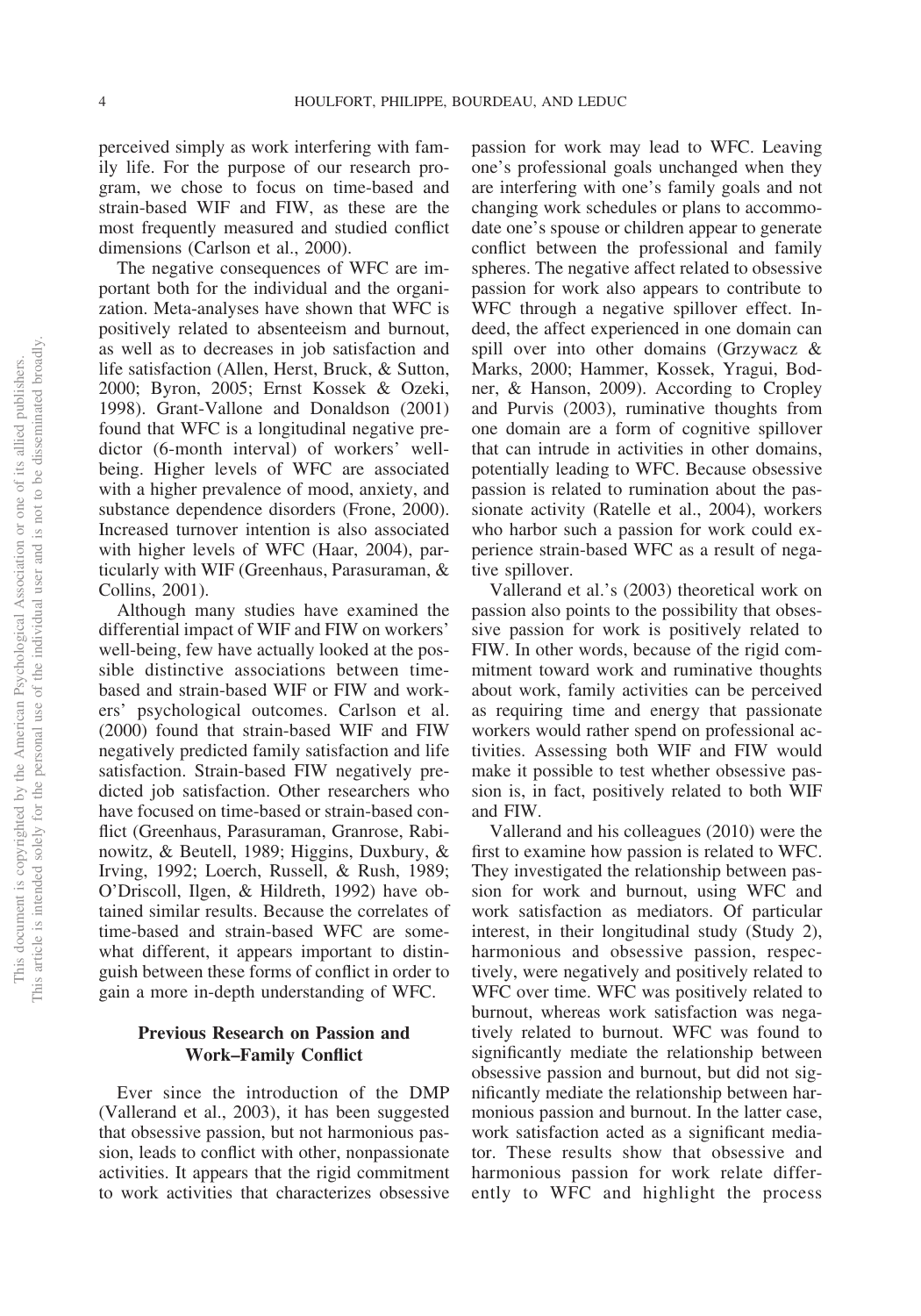through which passion for work can prevent or lead to burnout. However, Vallerand et al. used a unidirectional measure of WFC (work as an intrusion in the workers' personal life), without considering the opposite dimension of WFC (i.e., FIW) or the various forms of WFC (time-based or strain-based). In light of the recent literature on WFC, such a measure limits the scope and understanding of the passion–WFC relationship.

Although Caudroit et al. (2011) used a scale that assessed both time-based and strain-based WIF (Grandey, Cordeiro, & Crouter, 2005), answers were summed and a mean score was used. Nonetheless, with a sample of elementary school teachers, their findings show that harmonious and obsessive passion, respectively, negatively and positively predicted WIF. The relationship between obsessive passion and WIF was partially mediated by work time.

Finally, Thorgren and colleagues (2013) used the concepts of off-task thoughts at work and on-task thoughts off work to examine the relationship between passion and WFC. The former refers to "engaging in cognitions unrelated to a task when one is at work" (p. 474), whereas the latter refers to "engaging in strategies, selfinstructions, and coping related to a work task when one is not at work" (p. 474). Their findings suggested that harmonious passion positively predicted off-task thoughts at work, whereas obsessive passion negatively predicted off-task thoughts at work and positively predicted on-task-thoughts off work. In other

words, the thoughts of individuals with an obsessive passion for work are almost exclusively directed toward their passionate activity (i.e., work), whether they are in their working environment or at home with their families. Having an obsessive passion can also preclude the onset of non-work-related thoughts when working. Hence, obsessive passion could be negatively related to strain-based FIW but positively related to strain-based WIF. Additionally, it appears that harmonious passion allows for the intrusion of non-work-related thoughts while working. This could mean that harmonious passion is positively related to strain-based FIW.

#### **Present Research**

The aims of the present studies were threefold: (a) to evaluate the relationship between passion for work and WFC, using a multidimensional approach to WFC (direction and nature of the conflict); (b) to examine how four types of WFC (time-based and strain-based WIF and FIW) and work satisfaction (Study 2) mediate the relationship between passion for work and workers' psychological distress; and (c) to assess how age and gender affect the hypothesized model.

In relation to these objectives, a hypothesized model in which passion for work is related to workers' psychological distress through timebased or strain-based WIF or FIW was tested (see Figure 1).

Our use of a multidimensional measure of WFC contributes significantly to past research on



*Figure 1.* Hypothesized model. WIF = work-to-family; FIW = family-to-work. Full arrow = anticipated positive relationships; Dotted arrow = anticipated negative relationships; Dotted box  $=$  Variable included in Study 2 only.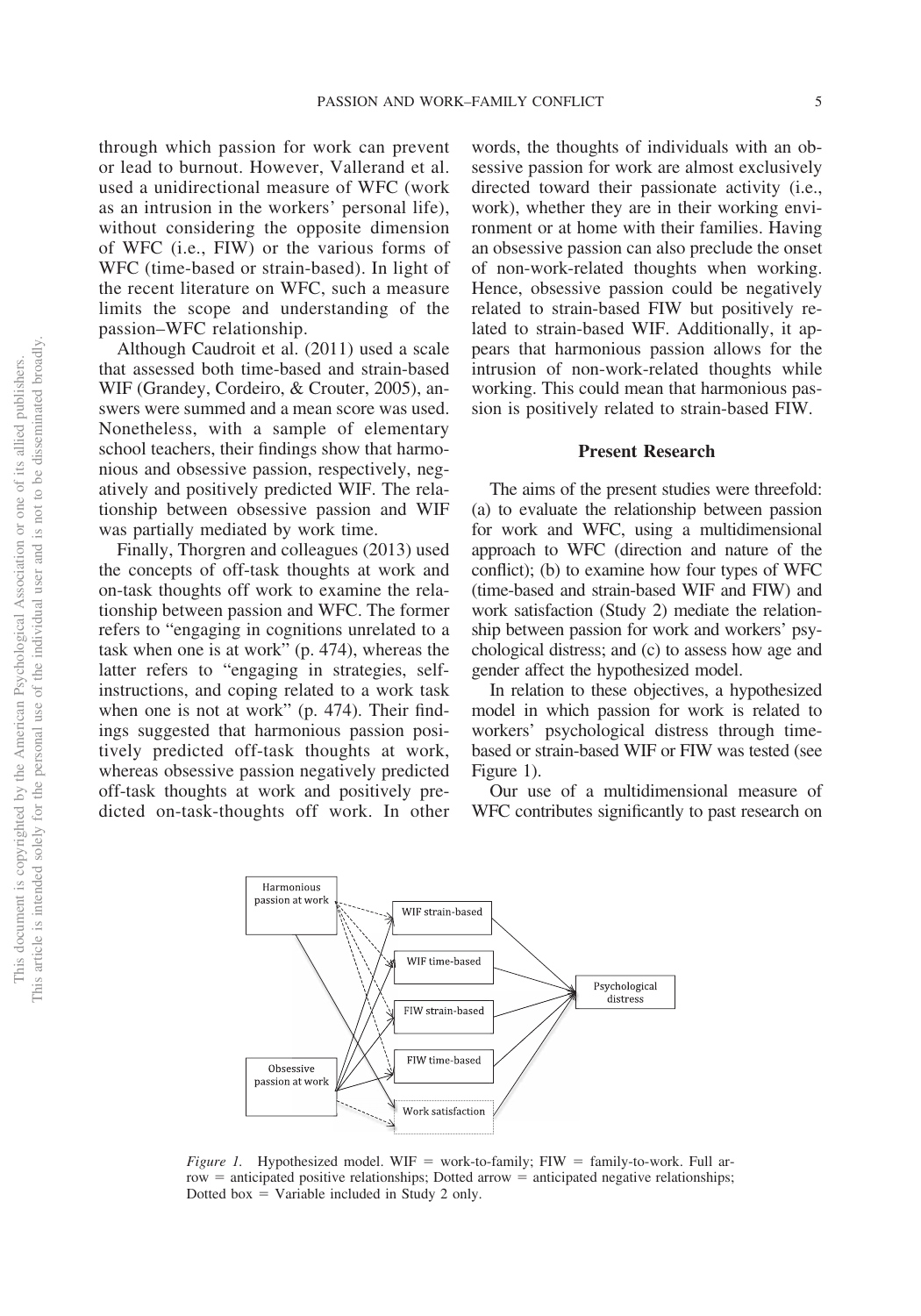passion for work and WFC. By differentiating between time-based and strain-based WIF and FIW, we aimed to provide a more fine-grained analysis of how passion for work relates to WFC and contributes to workers' psychological distress.

#### **Study 1**

The purpose of the first study was to test the proposed model using a cross-sectional design with civil servants. It was posited that harmonious passion for work would be negatively related to all types of WFC, whereas obsessive passion for work would be positively related to all types of WFC. All four types of WFC were expected to be positively related to psychological distress and to mediate the passion for work/psychological-distress relationship.

#### **Method**

**Participants and procedure.** Participants were 91 francophone Canadian federal civil servants in management positions (30% response rate). Sixty women and 27 men (four unspecified), aged between 23 and 56 years  $(M = 32.31)$ years,  $SD = 6.51$  years), completed an online questionnaire. Participants were members of a professional network and received an electronic invitation from their network to participate in a study that aimed to assess their emotional experiences at work. The study was presented with the researcher's contact information, and interested members could follow a hyperlink to the questionnaire. Participants had been civil servants for an average of  $6.04$  years  $(SD =$ 

5.13 years). All participants signed an electronic consent form.

#### **Measures.**

*Passion for work.* The Passion for Work Scale (Vallerand & Houlfort, 2003) used in this study was an adapted version of the Passion Scale (Vallerand et al., 2003). It was composed of two six-item subscales: Harmonious Passion (e.g., "The new things I discover within the confines of my work allow me to appreciate it even more.") and Obsessive Passion (e.g., "I have a hard time controlling my need to do my work"). Workers responded to each item using a Likert-type scale ranging from 1 (*do not agree at all*) to 7 (*very strongly agree*). This scale (both English and French versions) has systematically demonstrated support for the twofactor structure through confirmatory factor analysis and high internal consistency (see Marsh et al., 2013). Alpha coefficients for all scales in this study were above .80 and can be found in Table 1.

*Work–family conflict.* A French version of the scale developed by Carlson et al. (2000) was used. A back-translation procedure was used to translate the scale [\(Vallerand, 1989\)](#page-17-1) in which one researcher translated the items in French and a second bilingual researcher did a back translation of these items to the original language. Minor discrepancies were discussed and settled. For the purposes of this study, four dimensions were assessed: time-based FIW (three items; e.g., "The time I spend with my family often causes me not to spend time in activities at work that could be helpful to my career"), strain-based FIW (three items; e.g., "Because I am often stressed from family re-

Table 1

*Means, Standard Deviations, Cronbach's Alpha Coefficients, and Correlations for Psychological Distress, Passion, and Work–Family Conflict: Study 1*

| Variables                  | Mean | SD   | Alpha |           |          |          | 4        |          | $\sigma$ |
|----------------------------|------|------|-------|-----------|----------|----------|----------|----------|----------|
| Psychological distress (1) | 1.79 | .55  | .90   |           |          |          |          |          |          |
| Harmonious passion (2)     | 4.89 | 1.00 | .85   | $-.31***$ |          |          |          |          |          |
| Obsessive passion (3)      | 1.93 | .89  | .84   | $.23*$    | $-.01$   |          |          |          |          |
| Time-based WIF (4)         | 2.05 | 1.01 | .92   | .19       | $-.29**$ | $.36***$ |          |          |          |
| Time-based FIW (5)         | 1.88 | .82  | .83   | .10       | $-.08$   | .17      | $.55***$ |          |          |
| Strain-based WIF (6)       | 2.39 | .93  | .84   | $.46***$  | $-.39**$ | $.40**$  | $.47***$ | $.23*$   |          |
| Strain-based FIW (7)       | 1.88 | .78  | .95   | $27***$   | $-.26^*$ | .07      | $22^*$   | $.56***$ | $.40***$ |
|                            |      |      |       |           |          |          |          |          |          |

*Note.*  $n = 91$ . WIF = work-to-family; FIW = family-to-work.

 $p < .05.$  \*\*  $p < .01.$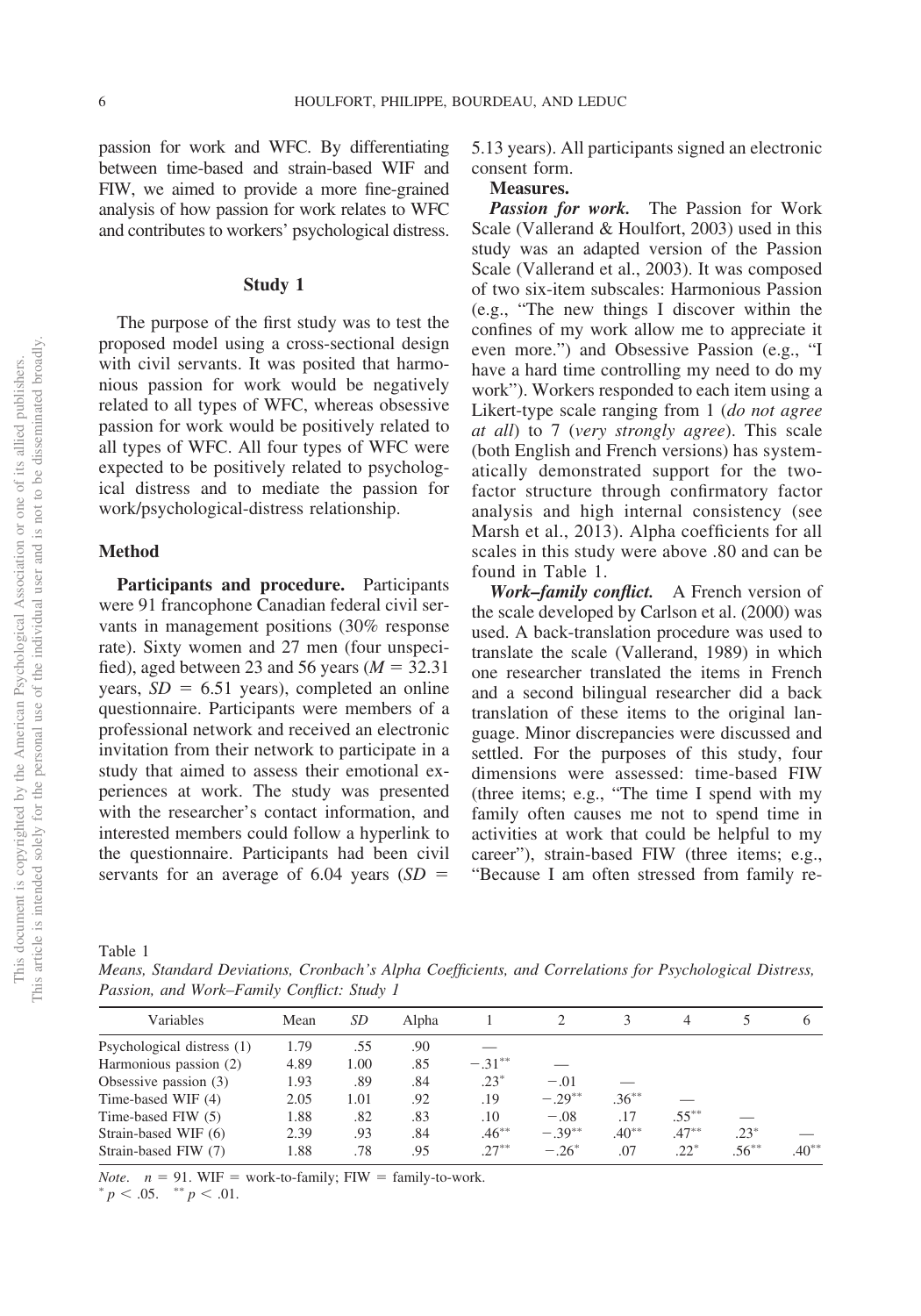sponsibilities, I have a hard time concentrating on my work"), time-based WIF (three items; e.g., "My work keeps me from my family activities more than I would like"), and strainbased WIF (three items; e.g., "When I get home from work I am often too frazzled to participate in family activities/responsibilities"). Workers were asked to rate each item on a scale from 1 (*totally disagree*) to 5 (*totally agree*).

*Psychological distress index.* The French version (Préville, Boyer, Potvin, Perrault, & Légaré, 1992) Anxiety and Depression subscales from Ilfeld's (1976) Psychiatric Symptoms Index were used to create a psychological distress index. All the questionnaire items began as follows: "Over the last week, how often . . ." The Anxiety subscale was made up of three items (e.g., ". . . did you feel stressed or under pressure?"), and the Depression subscale was composed of six items (e.g., ". . . did you feel desperate when thinking about the future?"). Answers were rated on a scale from 1 (*never*) to 4 (*often*).

#### **Results and Discussion**

Table 1 presents the means, standard deviations, Cronbach's alpha coefficients, and correlations for all the variables in Study 1. As hypothesized, harmonious passion was negatively correlated with both types of strain-based WFC. However, harmonious passion was negatively correlated with time-based WIF but not with time-based FIW. Obsessive passion was positively correlated with all types of WFC, but not significantly with time-based or strain-based FIW. Harmonious passion and obsessive passion were significantly negatively and positively associated with psychological distress, respectively.

To test the hypothesized model, we conducted a path analysis using AMOS (Arbuckle, 2012). The hypothesized model comprised two exogenous variables (harmonious and obsessive passion at work) and five endogenous variables (time-based and strain-based WIF, time-based and strainbased FIW, and psychological distress). The model included indirect paths from harmonious and obsessive passion for work to psychological distress through the four types of WFC. Covariances were allowed between all four types of WFC. The model was tested using maximum likelihood estimation with robust standard errors.

After investigating the initial model, $\frac{1}{1}$  to provide a more parsimonious model, the nonsignificant paths were removed. The subsequent model provided an excellent fit to the data,  $\chi^2(11) = 14.92$ ,  $p = .19$ , comparative fit index (CFI) = .976, Tucker-Lewis index  $(TLI) = .954$ , root mean square error of approximation  $(RMSEA) = .06$ , and standardized root mean square residual  $(SRMR) = .039$ . Results are summarized in Figure 2. Results show that harmonious passion for work negatively predicted time-based and strainbased WIF and strain-based FIW, whereas obsessive passion positively predicted time-based and strain-based WIF. Only strain-based WIF positively predicted psychological distress. In addition, harmonious and obsessive passion for work positively and negatively predicted psychological distress, respectively, through strain-based WIF.

We used bootstrapping to determine whether strain-based WIF mediated the paths between (harmonious and obsessive) passion for work and psychological distress. Bias-corrected bootstrap 95% confidence intervals were computed from 5,000 bootstrap samples (Preacher & Hayes, 2008). Results indicated significant indirect relationships between harmonious  $95\%$  CI [ $-.290$ ,  $-.065$ ] and obsessive 95% CI [.033, .224] passion and psychological distress through strain-based WIF.

Results from Study 1 confirm that harmonious and obsessive passion for work have distinctive associations with WFC. Indeed, harmonious passion for work appears to prevent both types of WIF and strain-based FIW, whereas obsessive passion for work contributes to both types of WIF. Interestingly, only strain-based WIF predicted workers' psychological distress and acted as a significant mediator between passion for work and psychological distress, suggesting that time-based WFC, as well as WFC that derives from family intrusions in the work domain, are not as challenging as (strain-based) work intrusions in family life. These findings also point to the importance of taking into account the multidimensionality of WFC in order to gain a more comprehensive understanding of the distinctive experience of har-

<sup>&</sup>lt;sup>1</sup> Because of our small sample size, the nonsignificant paths were deleted from the original model to increase its parsimony and obtain a more realistic evaluation of the fit indices.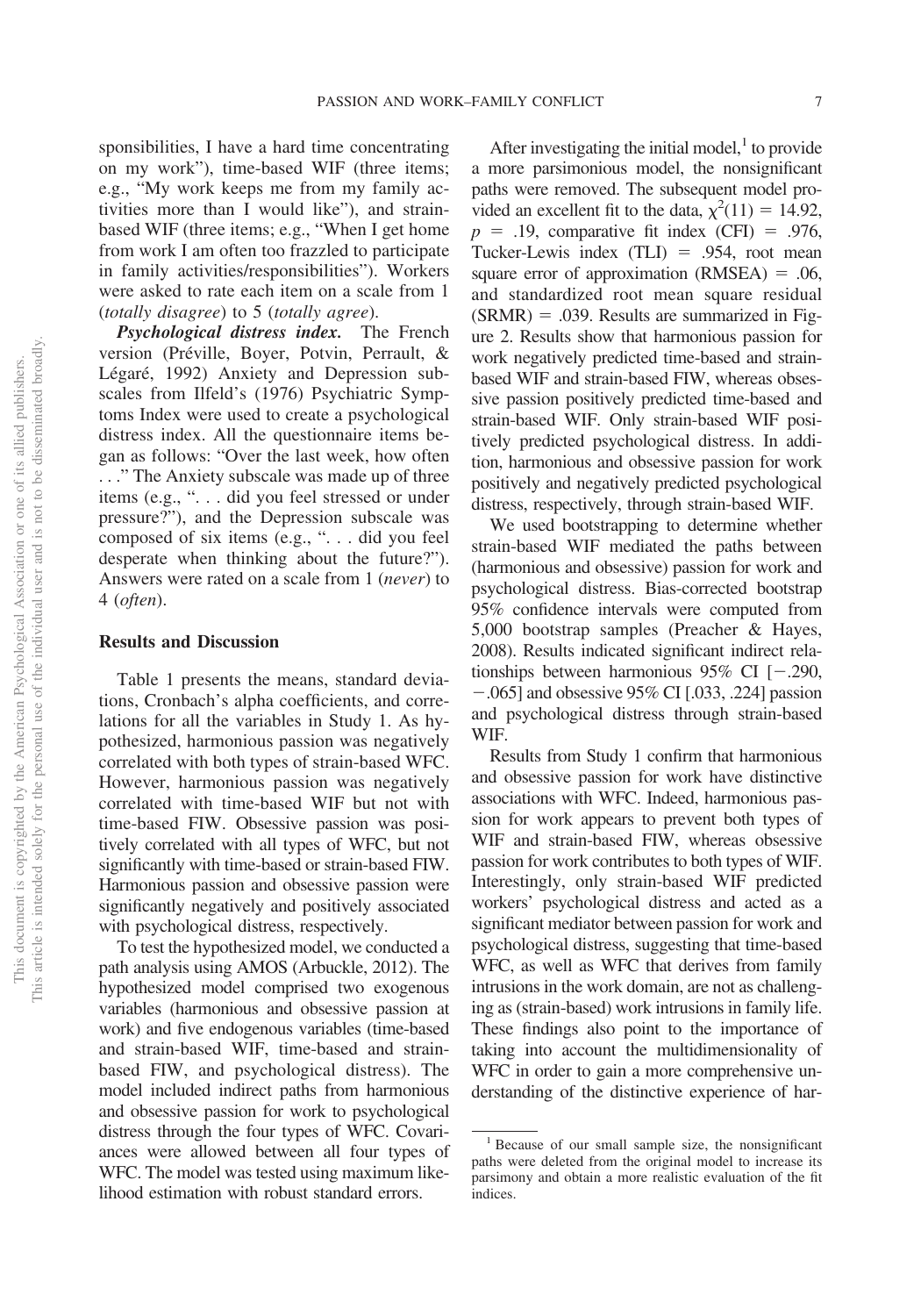

*Figure 2.* Path analysis for passion, types of WFC, and psychological distress.  $p < .05$ .  $p^* = 0.01$ .

monious and obsessive workers when it comes to work–life balance.

#### **Study 2**

Results from Study 1 provided partial support for the proposed model. However, one important limitation of this study was the small number of participants. The purpose of Study 2 was to provide a second test of our model, using a larger sample. In addition, we wished to test for gender and age variance, as these variables have previously been shown to affect WFC (e.g., Byron, 2005; [Ernst Kossek & Ozeki, 1998;](#page-15-0) MacEwen & Barling, 1994; Martins, Eddleston, & Veiga, 2002).

Also, an additional mediator was added to our model: work satisfaction. In Vallerand et al.'s (2010) study, work satisfaction, as well as WFC, mediated the relationship between passion for work and burnout, thereby confirming that work satisfaction is a mechanism to consider when accounting for the differential consequences of harmonious and obsessive passion on workers' psychological well-being. We thus hypothesized that harmonious and obsessive

passion for work would be positively and negatively related to work satisfaction, respectively. We also hypothesized that work satisfaction would mediate the relationship between harmonious passion and workers' psychological distress.

Lastly, we wished to enlarge the applicability of our results by looking at the passion/WFC/ psychological-distress relationships among another category of workers, namely, teachers, who represent one of the professional groups most affected by psychological distress (Schonfeld, 1990).

#### **Method**

**Participants and procedure.** Participants were 679 francophone teachers—elementary, high school, and adult education teachers—in the province of Quebec, representing a 33% response rate of our population. The teachers' mean age was  $40.98$  years  $(SD = 9.77$  years) (ranging between 23 and 66 years); 533 were women and 146 were men. Tenure ranged from less than one year to 43 years, and average tenure was  $14.16$  years  $(SD = 8.48$  years).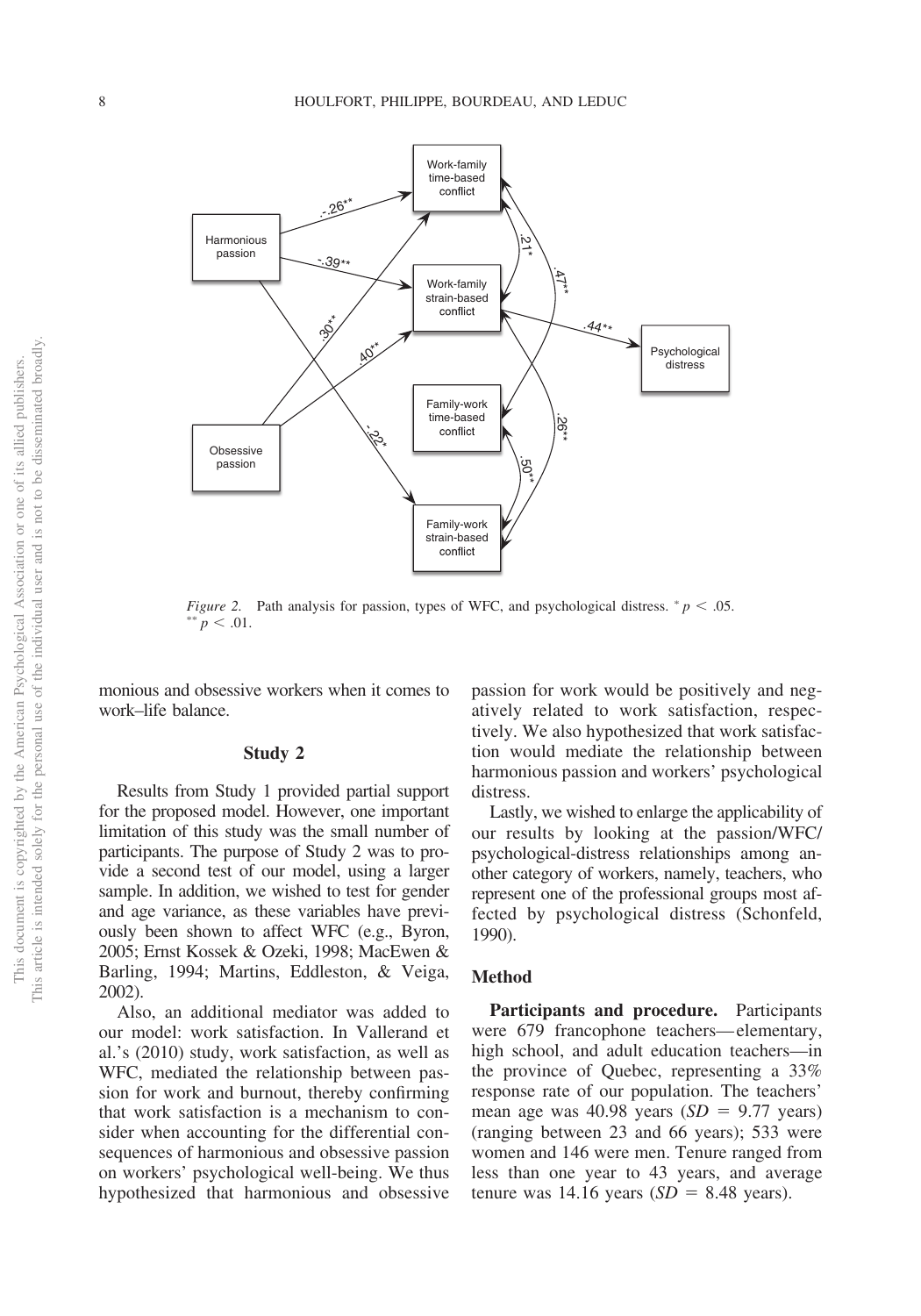With the collaboration of the teachers' unions, the teachers received an invitation letter and a questionnaire through their schools' internal mail system. The letter described the study and provided the researcher's contact information. All participants signed an informed consent form. The teachers returned the completed questionnaires directly to the researcher in prestamped envelopes. As an incentive, three prizes of 100\$CAN (138\$ US) were drawn

#### among participants. **Measures.**

*Passion for work, work–family conflict, and psychological distress index.* The scales used in Study 1 were used again in Study 2 to assess the teachers' passion for work, WFC, and psychological distress.

*Work satisfaction.* We used the Frenchvalidated version of the Work Domain Satisfaction Scale (Bérubé, Donia, Gagné, Houlfort, & Lvina, 2016) to assess participants' work satisfaction. A sample item was "The conditions in which I do my work are excellent." Items were scored on a 7-point Likert scale, ranging from 1 (*do not agree at all*) to 7 (*very strongly agree*).

#### **Results and Discussion**

Means, standard deviations, Cronbach's alpha coefficients, and correlations for the variables in Study 2 are provided in Table 2. Harmonious passion was negatively and significantly related to all four types of WFC and to psychological distress, whereas obsessive passion was positively and significantly related to all four types of WFC and psychological distress. Harmonious passion, but not obsessive passion, was positively and significantly associated with work satisfaction. All types of WFC were positively and significantly related to the teachers' self-reported psychological distress, and work satisfaction was negatively and significantly related to this variable.

A structural equation model, conducted in LISREL 8 [\(Jöreskog & Sörbom, 2003\)](#page-16-1) with maximum likelihood as the method of estimation, was used to assess whether WFC and work satisfaction mediated the relationship between passion and psychological distress. Observed variables were computed using random item parceling for each construct (Bandalos, 2002), except for the different types of WFC, which were each measured using three items. Covariances were drawn between all four types of WFC and between the types of WFC and work satisfaction. Paths were drawn from the two types of passion to all types of WFC and to work satisfaction. In addition, all these latter variables were modeled to predict psychological distress. Direct paths from passion to psychological distress were also included to test for mediation.

Testing this model (see [Figure 3\)](#page-10-0) revealed adequate fit indices,  $\chi^2(df = 181) = 597.66$ ,  $p \leq 0.001$ , normed chi square = 3.30, nonnormed fit index  $= .97$ , CFI  $= .98$ , RMSEA  $=$ .058 [.053, .064], goodness-of-fit index  $= .93$ ,  $SRMR = .058$ . In addition, all factor loadings were significant and adequately high. Results revealed that harmonious passion was negatively and significantly associated with all types of WFC, except for a nonsignificant negative association with strain-based FIW ( $\delta = -.08$ ,

Table 2

*Means, Standard Deviations, Cronbach's Alpha Coefficients, and Correlations for Psychological Distress, Passion, and Work-Family Conflict: Study 2*

| Variables                  | Mean | SD.  | Alpha |           |           | 3        | 4         |          | 6        |        |
|----------------------------|------|------|-------|-----------|-----------|----------|-----------|----------|----------|--------|
| Psychological distress (1) | 1.94 | .63  | .88   |           |           |          |           |          |          |        |
| Harmonious passion (2)     | 4.95 | 1.05 | .87   | $-.45***$ |           |          |           |          |          |        |
| Obsessive passion $(3)$    | 2.23 | 1.02 | .78   | $.12***$  | $-.04$    |          |           |          |          |        |
| Time-based WIF (4)         | 2.78 | 1.12 | .89   | $.35***$  | $-.32***$ | $.40**$  |           |          |          |        |
| Time-based FIW (5)         | 2.41 | .92  | .73   | $20^{**}$ | $-11***$  | $.15***$ | $.46***$  |          |          |        |
| Strain-based WIF (6)       | 3.21 | 1.11 | .89   | $.57***$  | $-.43***$ | $.23***$ | $.60***$  | $.43***$ |          |        |
| Strain-based FIW (7)       | 1.93 | .83  | .90   | $.20**$   | $-.11***$ | $.12***$ | $.20**$   | $.49***$ | $.27***$ |        |
| Work satisfaction (8)      | 4.37 | 122  | .86   | $-.51***$ | $.62***$  | .03      | $-.32***$ | $-13**$  | $-45**$  | $-.06$ |
|                            |      |      |       |           |           |          |           |          |          |        |

*Note.*  $n = 679$ . WIF = work-to-family; FIW = family-to-work.

 $p < .05.$  \*\*  $p < .01.$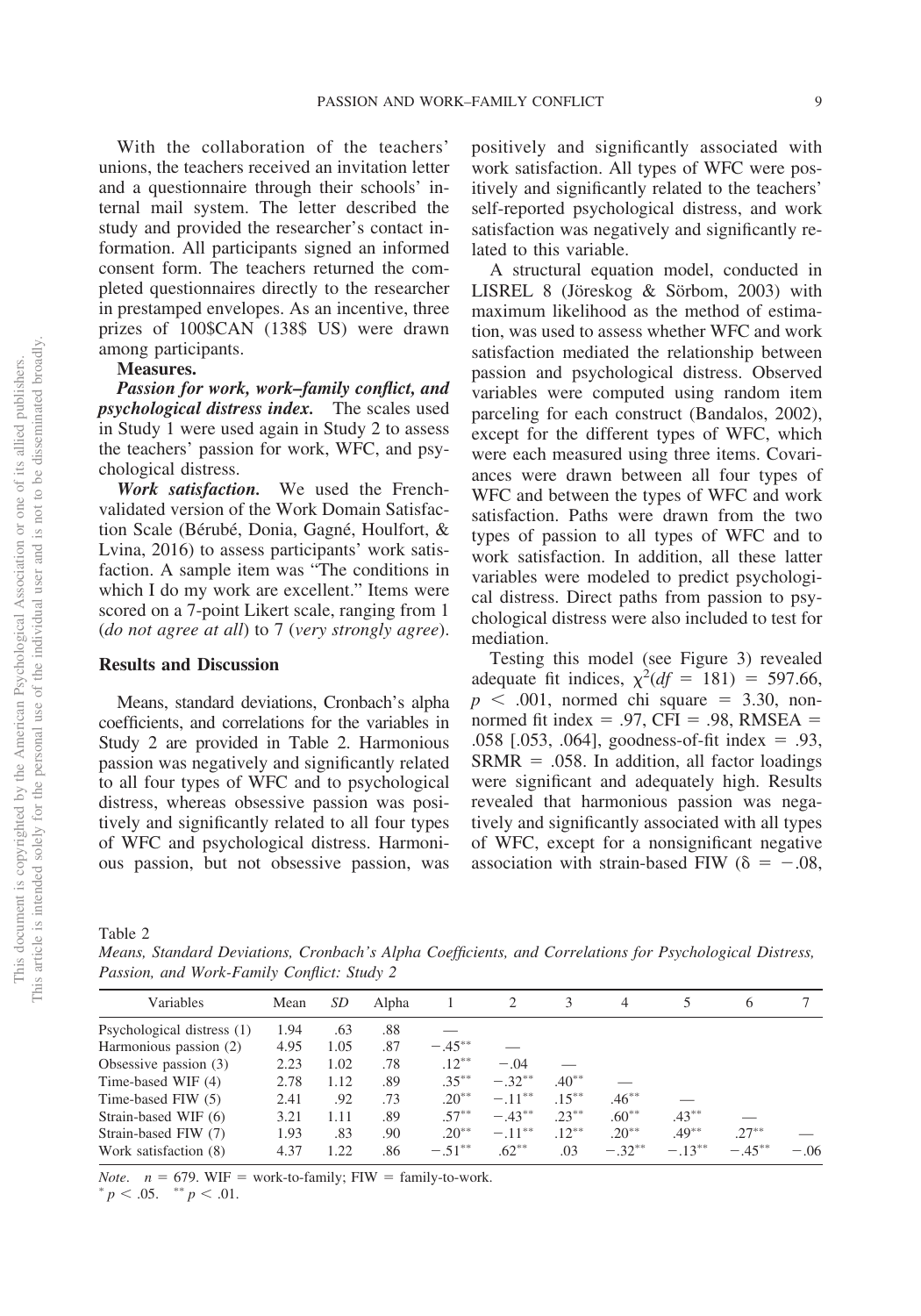

<span id="page-10-0"></span>*Figure 3.* Structural equation model for passion, types of WFC, work satisfaction, and psychological distress. Nonsignificant paths and all covariances are not shown for the sake of clarity. WIF = work-to-family; FIW = family-to-work.  $^*p < .05$ .  $^{**}p < .01$ .

 $p > .05$ ). Obsessive passion was positively and significantly associated with all four types of WFC. Moreover, harmonious passion was strongly and positively associated with work satisfaction, whereas obsessive passion was not correlated with this variable. Lastly, the two strain-based types of WFC and work satisfaction, respectively, were positively and negatively associated with psychological distress, whereas the two time-based types of WFC were unrelated to psychological distress.

Mediation analyses using bias-corrected bootstrap 95% confidence intervals based on

5,000 bootstrap samples (Preacher & Hayes, 2008) revealed that the relationship between harmonious passion and psychological distress was significantly mediated by strain-based WIF 95% CI [–.167, –.090] and work satisfaction 95% CI  $[-.165, -.073]$ . The relationship between obsessive passion and psychological distress was significantly mediated by strain-based WIF 95% CI [.042, .095] and strain-based FIW 95% CI [.001, .019].

We tested an alternative model examining whether work satisfaction could be considered to be a consequence of the different types of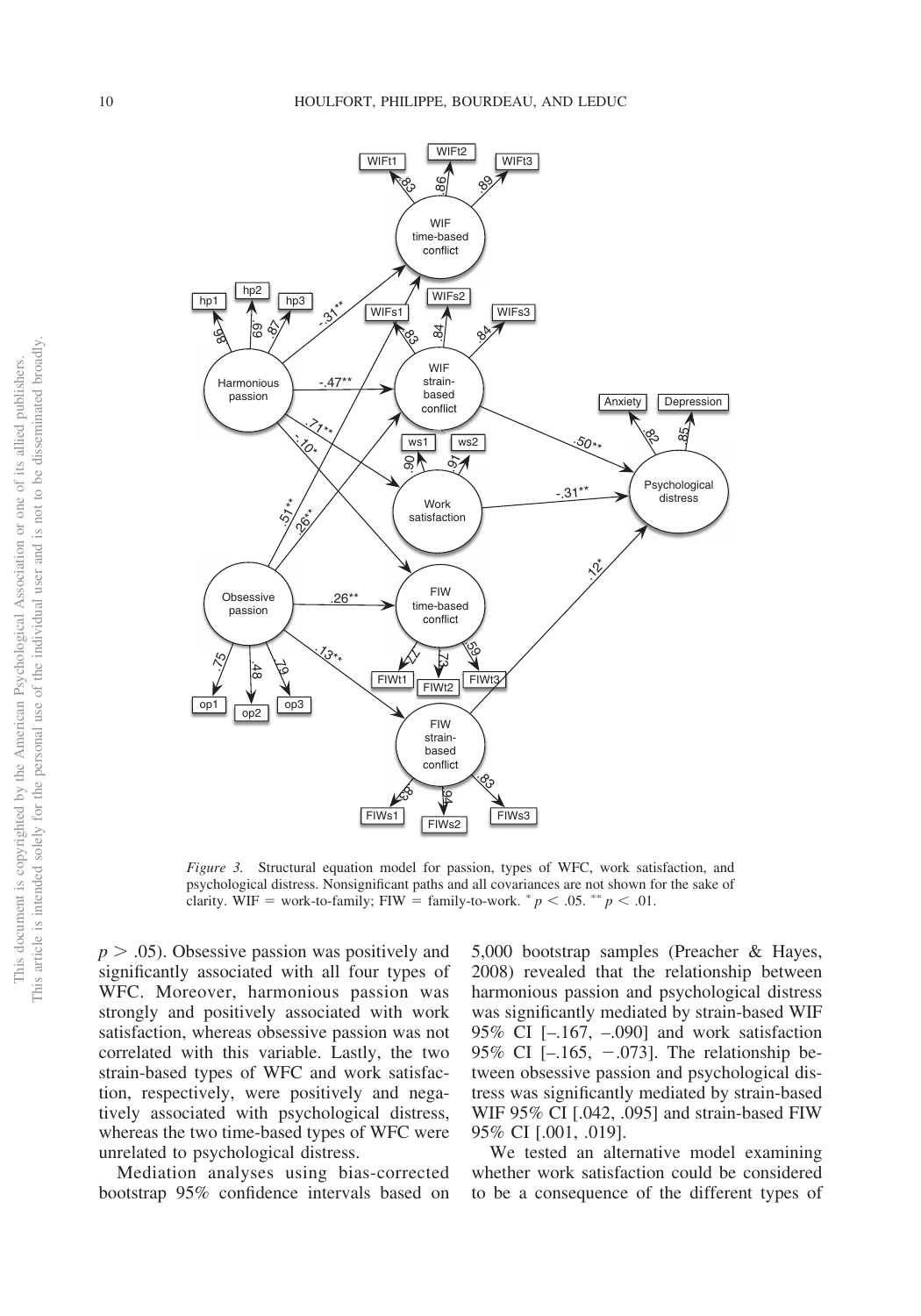WFC, as suggested by Ford, Heinen, and Langkamer (2007) and [Ernst Kossek and Ozeki](#page-15-0) [\(1998\).](#page-15-0) Results of this model revealed fit indices that were acceptable, but less adequate, than those of our original model. In addition, the modification indices showed that paths should be drawn (freely estimated) from the WFC variables to psychological distress. Finally, the AIC criterion for our original model,  $AIC_0 = 741$ . 66, was lower than that for this alternative model,  $AIC_A = 821.88$ , thus indicating that the original model was preferable.

Model invariance was tested across gender. Results showed adequate and similar fit indices for both the male and female models. The result for the fully unconstrained models examined concomitantly was  $\chi^2(362) = 810.47$ . All parameters of the male model were then fully constrained to equal those of the female model. The result for this fully constrained model was  $\chi^2(434) = 920.59$ , thus rejecting the null hypothesis of invariance across gender,  $\Delta \chi^2$ (72) = 110.12,  $p < 0.05$ . Specific invariance tests for the measurement errors, variances, factor loadings, and path coefficients showed that there were only two significant differences across gender and that they pertained to the path coefficients. The path from harmonious passion to psychological distress was significantly different between the two groups,  $\Delta \chi^2(1) = 6.64$ ,  $p < .05$ , as this direct effect remained significant for males,  $\delta = -0.29$ ,  $p < 0.05$ , but not for females,  $\delta = -0.02$ , *ns*. The second significant difference pertained to the path from strain-based WIF to psychological distress,  $\Delta \chi^2(1) = 12.48$ ,  $p <$ .05, which proved to be much stronger for females,  $\delta = .60, p < .01$ , than for males,  $\delta = .14$ ,  $p < .05$ . Taken together, these differences imply that the indirect effects of the harmonious  $passion \rightarrow strain-based WIF \rightarrow psychological$ distress and obsessive passion  $\rightarrow$  strain-based  $WIF \rightarrow$  psychological distress mediations were stronger for females than for males ( $ts > 3.83$ ,  $p s < .01$ ).

Model invariance was also tested as a function of age. The sample was divided into two groups in order to assess the difference between younger teachers (under 40 years of age) and older teachers (40 years of age and older). Results showed adequate and similar fit indices for both the younger and older participant samples. The result for the unconstrained models examined concomitantly was  $\chi^2(362) = 795.76$ . All parameters of the younger sample model were then fully constrained to equal those of the older sample model. The result for this fully constrained model was  $\chi^2(434) = 894.18$ , thus rejecting the null hypothesis of invariance between younger and older teachers,  $\Delta \chi^2$ (72) = 98,42,  $p < .05$ . Measurement errors of the observed variables and variances of the observed and latent variables were then allowed to vary freely across the two age groups. The result for this model,  $\chi^2(393) = 837.39$ , did not differ significantly from the fully unconstrained model,  $\Delta \chi^2(31) = 41.63$ , *ns*, thus implying invariance between the two age groups for all factor loadings and path coefficients in our model.

#### **General Discussion**

The present studies aimed to broaden our understanding of the association between passion for work, WFC, and workers' psychological distress by expanding previous research on passion for work and WFC in three ways, namely, by (a) evaluating the relationship between passion for work and WFC, using a multidimensional approach to WFC (direction and nature of the conflict); (b) examining how four types of WFC (time-based and strain-based WIF and FIW) mediate the relationship between passion for work and workers' psychological distress; and (c) assessing how age and gender affect the hypothesized model.

Results suggest that having harmonious passion for work protects workers against WFC, whereas obsessive passion facilitates such conflict. Interestingly, the results show that passion for work relates differently to time-based and strain-based WIF and FIW as a function of the type of passion. In Studies 1 and 2, harmonious passion for work negatively predicted both time-based and strain-based WIF. In Study 1, although harmonious passion negatively predicted strain-based FIW, but not time-based FIW, the opposite was true in Study 2. Moreover, Study 1 revealed that obsessive passion positively predicted both types of WIF, but neither time-based nor strain-based FIW. In Study 2, obsessive passion positively predicted all four types of WFC. Disparities between the two studies may be due to several factors. First, the civil servants sample is younger  $(M = 32.31)$ years) than the teachers sample  $(M = 40.98)$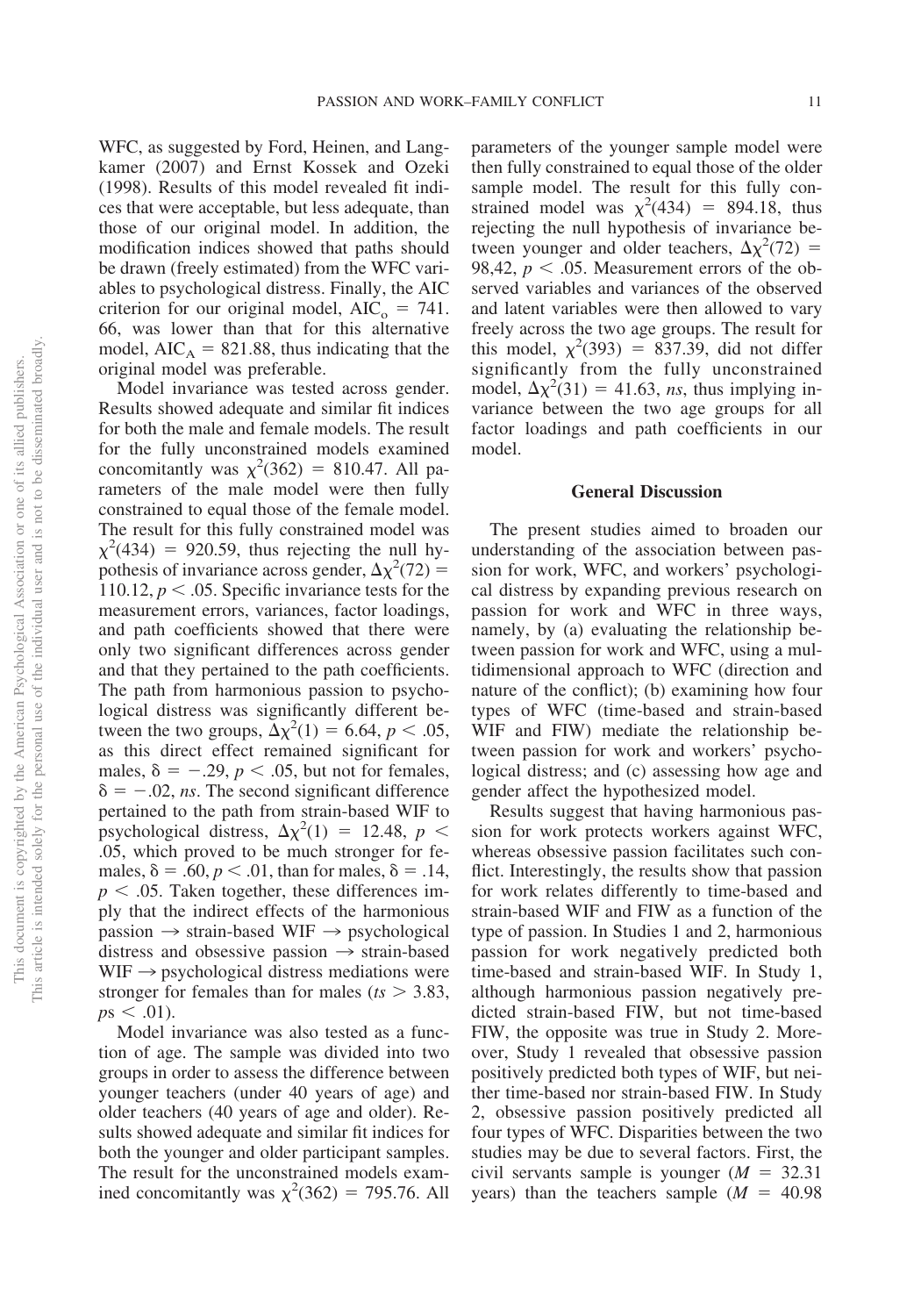years). Therefore, family responsibilities may be more challenging among our teachers sample, and they may be more likely to experience family work conflicts when they have an obsessive passion for their work. Other factors that could be taken into account in future research are the type of work and work design. Although more research is needed to understand these differences, this set of findings highlights that passion for work matters in terms of how workers experience conflict between their professional lives and family lives, and that using a multidimensional conceptualization of WFC provides a deeper understanding of this experience.

In light of COR theory, these results suggest that workers with a harmonious passion have more resources to manage work–life balance issues and are less vulnerable to resource loss than workers with an obsessive passion. This interpretation is in line with previous research on passion. Having a harmonious passion results in a flexible and mindful (Brown, Ryan, & Creswell, 2007) investment in one's work allowing individuals to keenly engage in other activities, such as sports, family activities and gatherings, and so forth [\(Vallerand, 2015\)](#page-17-0). This involvement in other life spheres permits the opportunity to revive and recharge one's cognitive, affective, and behavioral repertoire (Houlfort et al., 2015), thus developing and building resources to face adversity and perhaps better manage work–life balance issues. In the present studies, harmonious passion was negatively related to three types of WFC. Thus, workers with harmonious passion did not perceive an overinvestment—whether in terms of time or cognitive and emotional energy—in their work, or that the strain experienced (Study 1) or time invested (Study 2) in their family lives interfered with their jobs. It was as if harmonious passion protected these workers from experiencing WFC, perhaps because such passion allows for resources building and gathering.

Results obtained with Carlson et al.'s (2000) WFC scale suggest that workers with an obsessive passion reported that the time invested in their jobs prevented them from participating—as much as they would like—in their family lives. Similarly, the cognitive and emotional energy devoted to their work precluded investment and participation in family activities. Because of their overinvolvement in their work, their inability to separate themselves from their passion and the rigid persistence they demonstrate, workers with an obsessive passion are more likely to be limited in terms of resources [\(Vallerand, 2015\)](#page-17-0) and experience WFC. Their passion seems to preclude the opportunity to build and gather important resources that are needed to manage work–life balance issues in an efficient manner. Future research is needed to investigate these propositions and specifically assess how COR theory's principles tie in with the DMP.

This pattern of results converges with previous research showing that obsessive passion leads to rigid and almost exclusive engagement in the passionate activity (e.g., Vallerand et al., 2003). Such commitment to an activity is bound to generate conflict with other life spheres. Interestingly, workers with obsessive passion also reported that their family lives interfered with their jobs. Indeed, in Study 2, obsessive passion predicted both time-based and strain-based FIW. This relationship has never previously been assessed and provides a unique understanding of how workers with obsessive passion experience WFC. Based on their answers to items from Carlson et al.'s (2000) scale, these workers seemed to perceive that their family lives prevented them from investing in their work and attaining important professional and career goals. At the same time, they acknowledged that their work precluded a deeper investment in their family lives. Hence, workers with this type of passion appeared to be torn between their work and family lives.

According to boundary theory (Ashforth et al., 2000; Nippert-Eng, 1996), passionate workers would express a preference for integrating their professional and personal life. However, results from the present studies suggest that workers with a harmonious passion are more successful at integrating their different life spheres. In light of the DMP [\(Vallerand, 2015;](#page-17-0) Vallerand et al., 2003), this could be attributed to the autonomous internalization process of the passionate activity within the person's identity that characterizes harmonious passion (Vallerand et al., 2003, 2014). This type of internalization emanates from the intrinsic and integrative tendencies of the self (Deci & Ryan, 2000; Ryan & Deci, 2003). With such internalization, personal endorsement and a sense of volition in pursuing the activity are experienced. In other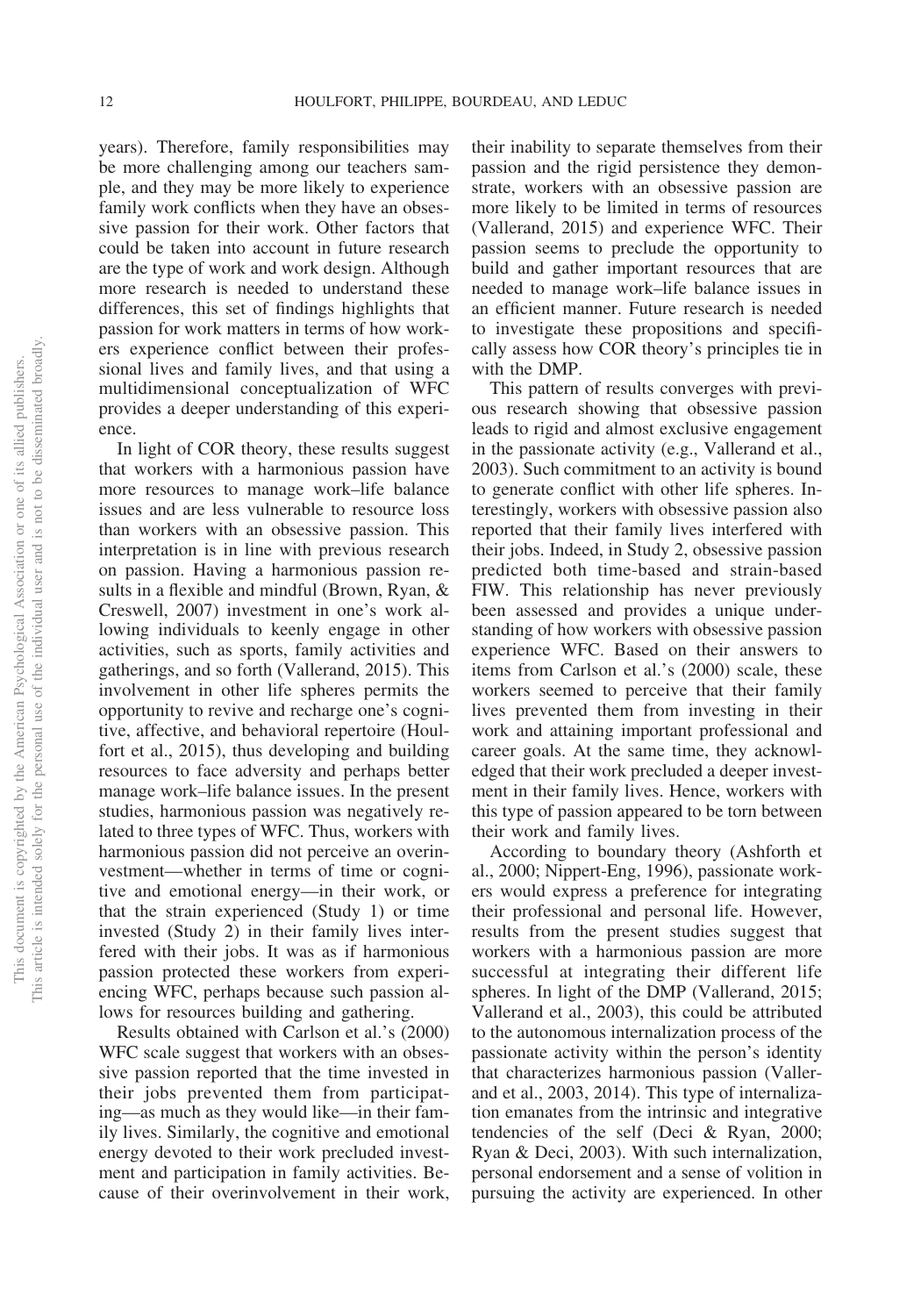words, workers with a harmonious passion feel free and are more flexible in the way they integrate their different life spheres, whereas workers with an obsessive passion are more likely to experience pressure while trying to integrate their various life spheres. Although research is needed to investigate how boundary theory can be linked with the DMP, and contribute to further explain passionate workers' experience with WFC, we think that this is a promising avenue to explore.

Amazingly, previous studies have repeatedly shown that harmonious and obsessive workers put the same number of hours into their jobs (e.g., Forest et al., 2011). Thus, it appears that time-based WIF resides in workers' perception rather than in the objective measure of the number of hours invested in their work. Future research should further investigate this finding, perhaps by closely monitoring passionate workers' time investment at work and at home (e.g., gathering factual data, peers' or spouse's reports).

Findings also showed that not all types of WFC were related to psychological distress. Indeed, the results suggest that only strainbased WFC—WIF in Study 1 and WIF and FIW in Study 2—were associated with the workers' psychological distress. These studies significantly expand previous research on passion for work (i.e., Caudroit et al., 2011; Thorgren et al., 2013; Vallerand et al., 2010). Moreover, the mediating role of WFC in the relationship between passion for work and psychological distress differed according to the type of passion at play. Indeed, in Study 2, harmonious and obsessive passion for work affected psychological distress through their respective influence on strain-based WIF. However, strain-based FIW experienced by workers with obsessive passion also significantly contributed to their psychological distress. Thus, the cognitive energy expended, preoccupation with work, and inability to let go associated with WFC are more likely to explain the psychological distress experienced than a lack of time.

Another interesting finding is that harmonious passion for work positively predicted work satisfaction, which, in turn, negatively predicted psychological distress, thus suggesting that both pathways were involved in protecting workers' from psychological distress. [Ernst Kossek and](#page-15-0) [Ozeki \(1998\)](#page-15-0) suggested that WFC leads to

lower work satisfaction. Similarly, Ford et al. (2007) confirmed Frone, Russell, and Cooper's (1992) model, in which WIF and FIW led to lower family satisfaction and job satisfaction, respectively. However, the results of Study 2 (like those obtained by Vallerand et al., 2010) suggest a different relationship. Work satisfaction—along with WFC—was found to be a mediating variable between harmonious passion for work and psychological distress. The alternative model in which work satisfaction acted as a mediator between WFC and psychological distress offered fewer satisfying fit indices. Future research should further investigate the role of work satisfaction in the relationship between WFC and workers' psychological distress using prospective designs. This set of findings provides a novel and original standpoint for understanding the role of WFC in the passion/psychologicaldistress relationship, and significantly contributes to the passion and WFC literature.

#### **Gender Differences**

A final contribution of this set of results is the gender differences found in our model. First, a direct negative path between harmonious passion and psychological distress was found for men, and full mediation was obtained for women (harmonious passion  $\rightarrow$  WFC and work satisfaction  $\rightarrow$  psychological distress). Second, compared with men, it appears that women are more affected by strain-based WIF. Indeed, the path between strain-based WIF and psychological distress was found to be significantly stronger for women than for men. Cinamon and Rich (2002) proposed that family is more central to the identity of women. Thus, an intrusion in the family domain, as when WIF occurs, would create more distress for women. However, it also implies that for men, the relationship between harmonious passion and psychological distress may be mediated by a factor that was not accounted for in our set of studies. Future studies are needed to clarify this issue.

#### **Practical Implications and Limitations**

Results from these studies suggest that passion for work can actually protect workers from experiencing WFC and, in turn, psychological distress. However, not all passions are the same. Hence, organizations should facilitate the devel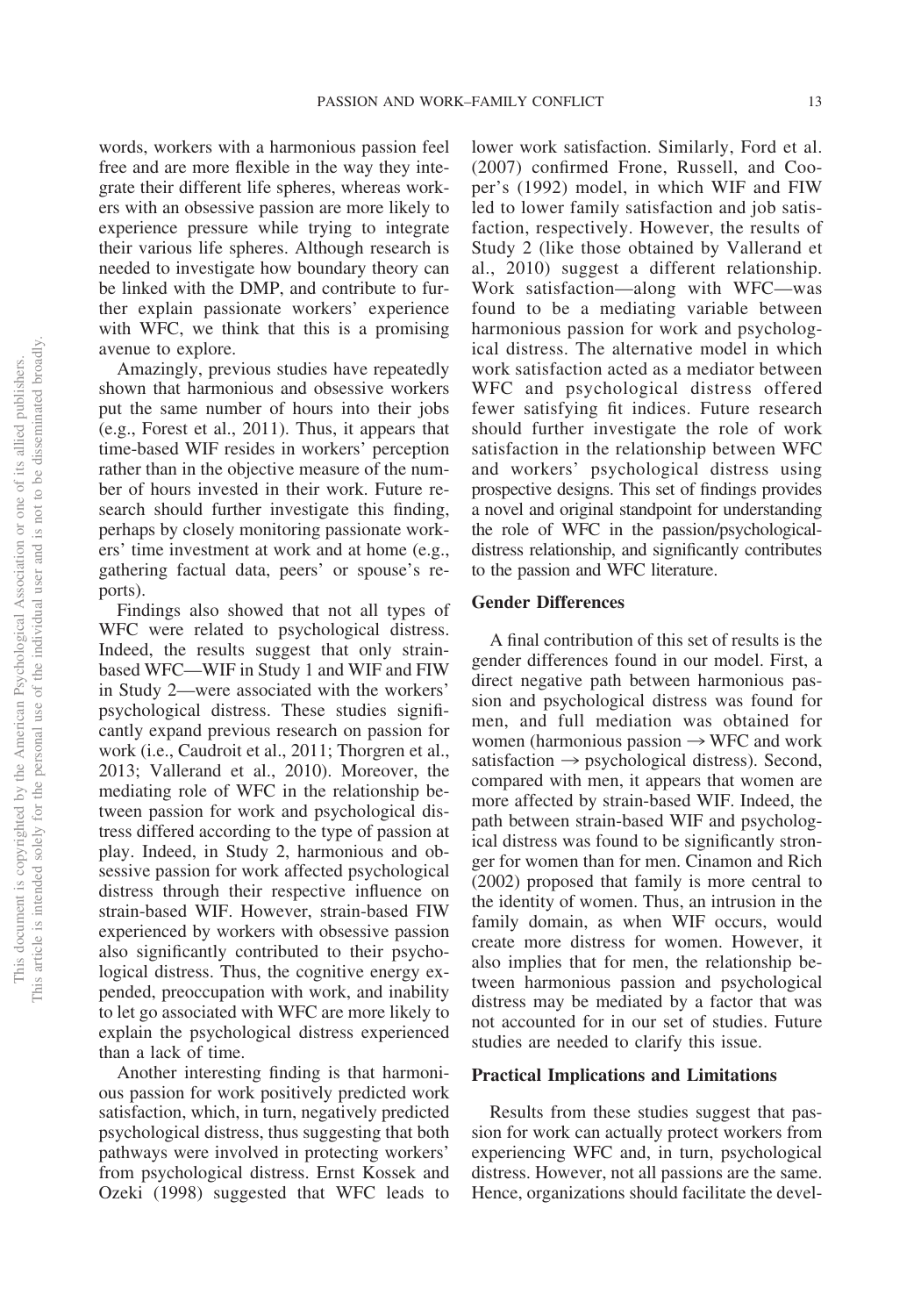opment of a harmonious passion for work among their employees, while avoiding the development of an obsessive passion. Simple means can be established to encourage the development of harmonious passion: using and promoting workers signature strengths, providing an autonomy-supportive management style, increasing workers' emotional intelligence at work, and so forth (see Vallerand et al., 2014, for a review). Overall findings advise for a flexible and mindful investment in one's professional life, enabling passionate individuals to participate and get involved in other, nonpassionate activities. This is possible with a harmonious passion.

In addition, the findings strongly suggest that in regard to WFC, strain-based conflicts are primarily responsible for workers' psychological distress. Hence, limiting this type of conflict, in which workers feel exhausted and depleted from their engagement in one role (either work or family), could help prevent the appearance of symptoms of psychological distress. Not that maintaining time conflicts should be encouraged, but the first step in helping workers preserve their psychological well-being should be to reduce strain-based conflicts.

Some limitations of the present studies need to be considered. First, both studies were crosssectional and used a correlational design; therefore, causality cannot be inferred. Future research using experimental designs is needed to strongly establish the role of passion for work in the chain of events leading to workers' psychological distress. Prospective designs are also needed to ascertain the long-term effects of passion for work on WFC and psychological distress. Second, both studies relied solely on self-reported data. Future research should attempt to replicate the present findings based on the assessment of WFC and psychological distress from an informant (e.g., spouse or friends).

#### **Conclusion**

Passionate workers invest a significant amount of time and energy in their jobs. Such an investment could eventually lead to conflict with other activities, including, in particular, their family lives, which, in turn, could lead to psychological distress. It is harder to envision that a person's passion could actually protect them from WFC. The present results suggest that the reality lies somewhere in between obsessive passion leads to WFC, whereas harmonious passion appears to protect workers from such conflict. The findings also reveal different pathways to psychological distress depending on the type of passion. For harmonious passion, protection from psychological distress results from enhanced work satisfaction and decreased strain-based WIF. For obsessive passion, psychological distress results from enhanced strain-based WIF and FIW. These findings confirm the importance of using a multidimensional conceptualization of WFC in order to gain a more comprehensive understanding of how individuals who are passionate about their work experience WFC and how this experience contributes to their psychological distress.

#### **References**

- Allen, T. D., Herst, D. E. L., Bruck, C. S., & Sutton, M. (2000). Consequences associated with work-tofamily conflict: A review and agenda for future research. *Journal of Occupational Health Psychology, 5,* 278–308. [http://dx.doi.org/10.1037/1076-](http://dx.doi.org/10.1037/1076-8998.5.2.278) [8998.5.2.278](http://dx.doi.org/10.1037/1076-8998.5.2.278)
- Arbuckle, J. L. (2012). *AmosTM 21 user's guide.* Chicago, IL: SPSS.
- Ashforth, B. E., Kreiner, G. E., & Fugate, M. (2000). All in a day's work: Boundaries and micro role transitions. *The Academy of Management Review, 25,* 472–491.
- Bandalos, D. (2002). The effects of item parceling on goodness-of-fit and parameter estimate bias in structural equation modeling. *Structural Equation Modeling, 9,* 78–102. [http://dx.doi.org/10.1207/](http://dx.doi.org/10.1207/S15328007SEM0901_5) [S15328007SEM0901\\_5](http://dx.doi.org/10.1207/S15328007SEM0901_5)
- Bérubé, N., Donia, M., Gagné, M., Houlfort, N., & Lvina, E. (2016). Validation evidence for the work domain satisfaction scale in two languages. *International Journal of Psychological Studies, 8,* 26– 39.<http://dx.doi.org/10.5539/ijps.v8n3p26>
- Brown, K. W., & Ryan, R. M. (2003). The benefits of being present: Mindfulness and its role in psychological well-being. *Journal of Personality and Social Psychology, 84,* 822–848. [http://dx.doi.org/10](http://dx.doi.org/10.1037/0022-3514.84.4.822) [.1037/0022-3514.84.4.822](http://dx.doi.org/10.1037/0022-3514.84.4.822)
- Brown, K. W., Ryan, R. M., & Creswell, J. D. (2007). Mindfulness: Theoretical foundations and evidence for its salutary effects. *Psychological Inquiry, 18,* 211–237. [http://dx.doi.org/10.1080/](http://dx.doi.org/10.1080/10478400701598298) [10478400701598298](http://dx.doi.org/10.1080/10478400701598298)
- Byron, K. (2005). A meta-analytic review of work– family conflict and its antecedents. *Journal of Vo-*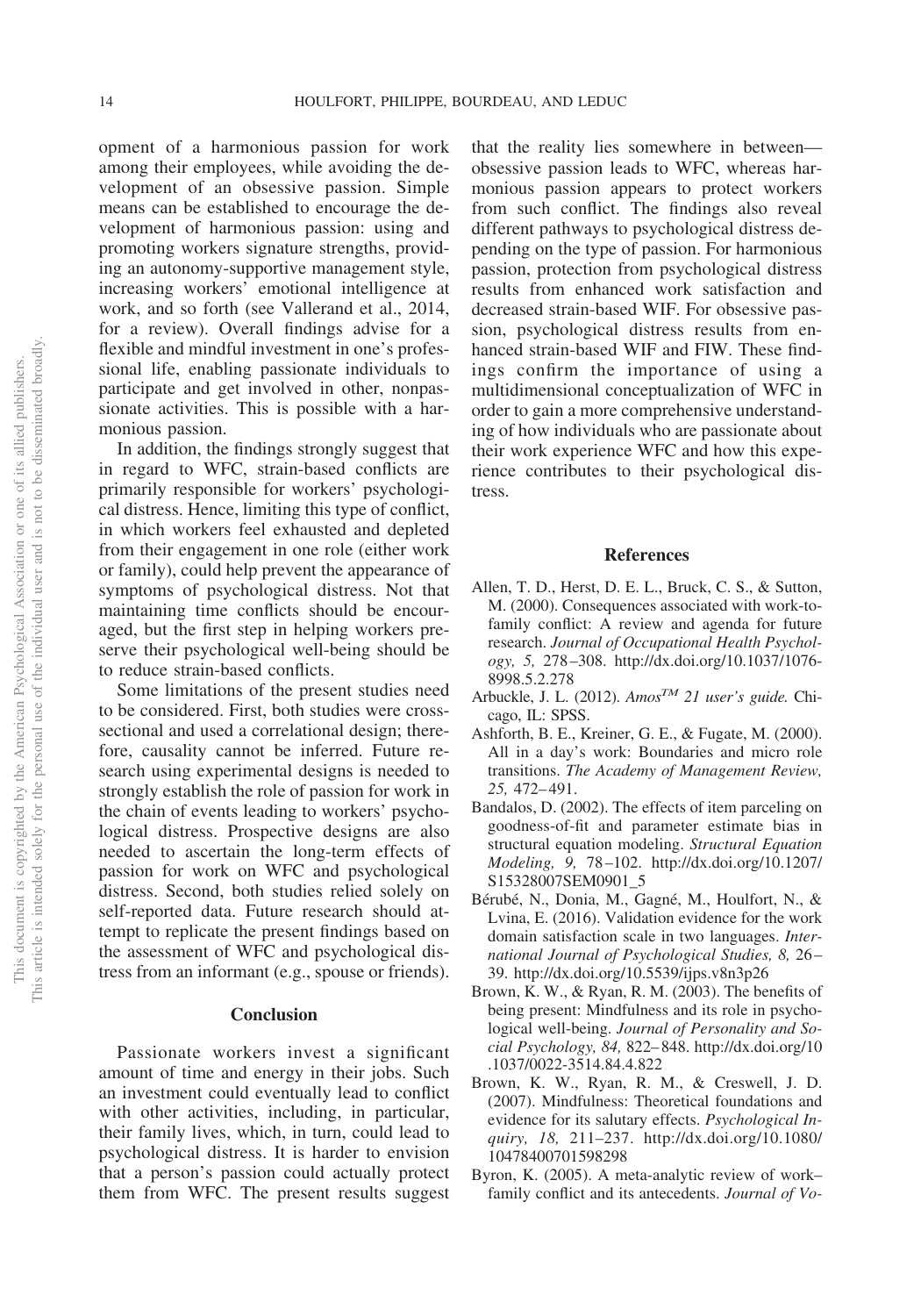*cational Behavior, 67,* 169–198. [http://dx.doi.org/](http://dx.doi.org/10.1016/j.jvb.2004.08.009) [10.1016/j.jvb.2004.08.009](http://dx.doi.org/10.1016/j.jvb.2004.08.009)

- Carbonneau, N., Vallerand, R. J., Fernet, C., & Guay, F. (2008). The role of passion for teaching in intrapersonal and interpersonal outcomes. *Journal of Educational Psychology, 100,* 977–987. [http://](http://dx.doi.org/10.1037/a0012545) [dx.doi.org/10.1037/a0012545](http://dx.doi.org/10.1037/a0012545)
- Carlson, D. S., Kacmar, K. M., & Williams, L. J. (2000). Construction and initial validation of a multidimensional measure of work–family conflict. *Journal of Vocational Behavior, 56,* 249– 276.<http://dx.doi.org/10.1006/jvbe.1999.1713>
- Caudroit, J., Boiché, J., Stephan, Y., Le Scanff, C., & Trouilloud, D. (2011). Predictors of work/family interference and leisure-time physical activity among teachers: The role of passion towards work. *European Journal of Work and Organizational Psychology, 20,* 326–344. [http://dx.doi.org/10](http://dx.doi.org/10.1080/13594320903507124) [.1080/13594320903507124](http://dx.doi.org/10.1080/13594320903507124)
- Cinamon, R. G., & Rich, Y. (2002). Gender differences in the importance of work and family roles: Implication for work–family conflict. *Sex Roles, 47,* 531–541. [http://dx.doi.org/10.1023/](http://dx.doi.org/10.1023/A:1022021804846) [A:1022021804846](http://dx.doi.org/10.1023/A:1022021804846)
- Cropley, M., & Purvis, L. H. M. (2003). Job strain and rumination about work issues during leisure time: A diary study. *European Journal of Work and Organizational Psychology, 12,* 195–207. <http://dx.doi.org/10.1080/13594320344000093>
- Deci, E. L., & Ryan, R. M. (2000). The "what" and "why" of goal pursuits: Human needs and the self-determination of behavior. *Psychological Inquiry, 11,* 227–268. [http://dx.doi.org/10.1207/](http://dx.doi.org/10.1207/S15327965PLI1104_01) [S15327965PLI1104\\_01](http://dx.doi.org/10.1207/S15327965PLI1104_01)
- Duxbury, L., Higgins, C. A., & Mills, S. (1992). After-hours telecommuting and work–family conflict: A comparative analysis. *Information Systems Research, 3,* 173–190. [http://dx.doi.org/10.1287/](http://dx.doi.org/10.1287/isre.3.2.173) [isre.3.2.173](http://dx.doi.org/10.1287/isre.3.2.173)
- <span id="page-15-0"></span>Ernst Kossek, E., & Ozeki, C. (1998). Work–family conflict, policies, and the job–life satisfaction relationship: A review and directions for organizational behavior-human resources research. *Journal of Applied Psychology, 83,* 139–149. [http://dx.doi](http://dx.doi.org/10.1037/0021-9010.83.2.139) [.org/10.1037/0021-9010.83.2.139](http://dx.doi.org/10.1037/0021-9010.83.2.139)
- Ford, M. T., Heinen, B. A., & Langkamer, K. L. (2007). Work and family satisfaction and conflict: A meta-analysis of cross-domain relations. *Journal of Applied Psychology, 92,* 57–80. [http://dx](http://dx.doi.org/10.1037/0021-9010.92.1.57) [.doi.org/10.1037/0021-9010.92.1.57](http://dx.doi.org/10.1037/0021-9010.92.1.57)
- Forest, J., Mageau, G. A., Sarrazin, C., & Morin, E. (2011). "Work is my passion": The different affective, behavioural, and cognitive consequences of harmonious and obsessive passion toward work. *Canadian Journal of Administrative Sciences, 28,* 27–30.<http://dx.doi.org/10.1002/cjas.170>
- Frone, M. R. (2000). Work–family conflict and employee psychiatric disorders: The National Comor-

bidity Survey. *Journal of Applied Psychology, 85,* 888–895. [http://dx.doi.org/10.1037/0021-9010.85.6](http://dx.doi.org/10.1037/0021-9010.85.6.888) [.888](http://dx.doi.org/10.1037/0021-9010.85.6.888)

- Frone, M. R., Russell, M., & Cooper, M. L. (1992). Antecedents and outcomes of work–family conflict: Testing a model of the work–family interface. *Journal of Applied Psychology, 77,* 65–78. [http://](http://dx.doi.org/10.1037/0021-9010.77.1.65) [dx.doi.org/10.1037/0021-9010.77.1.65](http://dx.doi.org/10.1037/0021-9010.77.1.65)
- Grandey, A. A., Cordeiro, B. L., & Crouter, A. C. (2005). A longitudinal and multi-source test of the work–family conflict and job satisfaction relationship. *Journal of Occupational and Organizational Psychology, 78,* 305–323. [http://dx.doi.org/10](http://dx.doi.org/10.1348/096317905X26769) [.1348/096317905X26769](http://dx.doi.org/10.1348/096317905X26769)
- Grandey, A. A., & Cropanzano, R. (1999). The conservation of resources model applied to workfamily conflict and strain. *Jounal of Vocational Behavior, 54,* 350–370.
- Grant-Vallone, E. J., & Donaldson, S. I. (2001). Consequences of work–family conflict on employee wellbeing over time. *Work & Stress, 15,* 214–226. [http://dx](http://dx.doi.org/10.1080/02678370110066544) [.doi.org/10.1080/02678370110066544](http://dx.doi.org/10.1080/02678370110066544)
- Greenhaus, J. H., & Beutell, N. J. (1985). Sources of conflict between work and family roles. *The Academy of Management Review, 10,* 76–88.
- Greenhaus, J. H., Parasuraman, S., & Collins, K. M. (2001). Career involvement and family involvement as moderators of relationships between work–family conflict and withdrawal from a profession. *Journal of Occupational Health Psychology, 6,* 91–100. [http://dx.doi.org/10.1037/1076-](http://dx.doi.org/10.1037/1076-8998.6.2.91) [8998.6.2.91](http://dx.doi.org/10.1037/1076-8998.6.2.91)
- Greenhaus, J. H., Parasuraman, S., Granrose, C. S., Rabinowitz, S., & Beutell, N. J. (1989). Sources of work–family conflict among two-career couples. *Journal of Vocational Behavior, 34,* 133–153. [http://dx.doi.org/10.1016/0001-8791\(89\)90010-9](http://dx.doi.org/10.1016/0001-8791%2889%2990010-9)
- Grzywacz, J. G., & Marks, N. F. (2000). Reconceptualizing the work–family interface: An ecological perspective on the correlates of positive and negative spillover between work and family. *Journal of Occupational Health Psychology, 5,* 111–126. <http://dx.doi.org/10.1037/1076-8998.5.1.111>
- Haar, J. M. (2004). Work–family conflict and turnover intention: Exploring the moderation effects of perceived work–family support. *New Zealand Journal of Psychology, 33,* 35–39.
- Hammer, L. B., Kossek, E. E., Yragui, N. L., Bodner, T. E., & Hanson, G. C. (2009). Development and validation of a multidimensional measure of family supportive supervisor behaviors (FSSB). *Journal of Management, 35,* 837–856. [http://dx.doi](http://dx.doi.org/10.1177/0149206308328510) [.org/10.1177/0149206308328510](http://dx.doi.org/10.1177/0149206308328510)
- Higgins, C. A., Duxbury, L. E., & Irving, R. H. (1992). Work–family conflict in the dual-career family. *Organizational Behavior and Human Decision Processes, 51,* 51–75. [http://dx.doi.org/10](http://dx.doi.org/10.1016/0749-5978%2892%2990004-Q) [.1016/0749-5978\(92\)90004-Q](http://dx.doi.org/10.1016/0749-5978%2892%2990004-Q)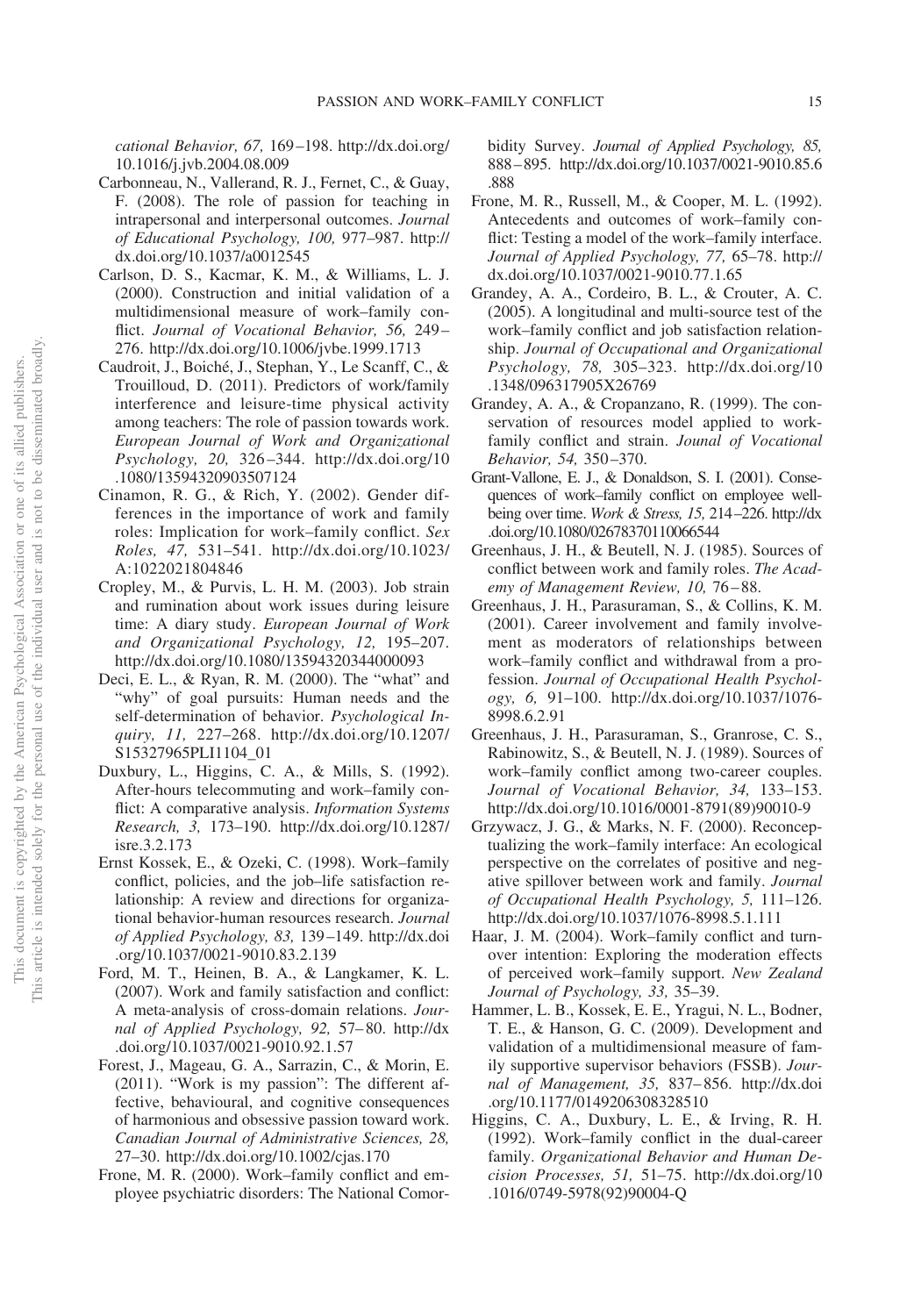- Hobfoll, S. E. (2002). Social and psychological resources and adaptation. *Review of General Psychology, 6,* 307–324. [http://dx.doi.org/10.1037/](http://dx.doi.org/10.1037/1089-2680.6.4.307) [1089-2680.6.4.307](http://dx.doi.org/10.1037/1089-2680.6.4.307)
- <span id="page-16-0"></span>Hobfoll, S. E. (2011). Conservation of resource caravans and engaged settings. *Journal of Occupational Psychology, 84,* 116–122. [http://dx.doi.org/](http://dx.doi.org/10.1111/j.2044-8325.2010.02016.x) [10.1111/j.2044-8325.2010.02016.x](http://dx.doi.org/10.1111/j.2044-8325.2010.02016.x)
- Hodgins, H. S., & Knee, C. R. (2002). The integrating self and conscious experience. In E. L. Deci & R. M. Ryan (Eds.), *Handbook of self-determination research* (pp.87–100). Rochester, NY: University Of Rochester Press.
- Houlfort, N., Fernet, C., Vallerand, R. J., Laframboise, A., Guay, F., & Koestner, R. (2015). The role of passion for work and need satisfaction in psychological adjustment to retirement. *Journal of Vocational Behavior, 88,* 84–94. [http://dx.doi.org/](http://dx.doi.org/10.1016/j.jvb.2015.02.005) [10.1016/j.jvb.2015.02.005](http://dx.doi.org/10.1016/j.jvb.2015.02.005)
- Houlfort, N., Philippe, F. L., Vallerand, R. J., & Ménard, J. (2014). On passion as heavy work investment: A look at personal and organizational outcomes. *Journal of Managerial Psychology, 29,* 25–45. [http://dx.doi.org/10.1108/JMP-06-2013-](http://dx.doi.org/10.1108/JMP-06-2013-0155) [0155](http://dx.doi.org/10.1108/JMP-06-2013-0155)
- Houlfort, N., Rinfret, N., & Duchesne, A. (2008, May). *Les déterminants organisationnels de la passion envers le travail* [Organizational determinants of passion for work]. Paper presented at the 76th Congress of the l'Association francophone pour le savoir (ACFAS), Québec, Canada.
- Ilfeld, F. W., Jr. (1976). Further validation of a psychiatric symptom index in a normal population. *Psychological Reports, 39,* 1215–1228. [http://dx](http://dx.doi.org/10.2466/pr0.1976.39.3f.1215) [.doi.org/10.2466/pr0.1976.39.3f.1215](http://dx.doi.org/10.2466/pr0.1976.39.3f.1215)
- <span id="page-16-1"></span>Jöreskog, K. G., & Sörbom, D. (2003). LISREL 8.54 for Windows [Computer software]. Lincolnwood, IL: Scientific Software International.
- Liu, D., Chen, X.-P., & Yao, X. (2011). From autonomy to creativity: A multilevel investigation of the mediating role of harmonious passion. *Journal of Applied Psychology, 96,* 294–309. [http://dx.doi](http://dx.doi.org/10.1037/a0021294) [.org/10.1037/a0021294](http://dx.doi.org/10.1037/a0021294)
- Loerch, K. J., Russell, J. E., & Rush, M. C. (1989). The relationships among family domain variables and work–family conflict for men and women. *Journal of Vocational Behavior, 35,* 288–308. [http://dx.doi.org/10.1016/0001-8791\(89\)90031-6](http://dx.doi.org/10.1016/0001-8791%2889%2990031-6)
- Macewen, K. E., & Barling, J. (1994). Daily consequences of work interference with family and family interference with work. *Work & Stress, 8,* 244–254. [http://dx.doi](http://dx.doi.org/10.1080/02678379408259996) [.org/10.1080/02678379408259996](http://dx.doi.org/10.1080/02678379408259996)
- Marsh, H. W., Vallerand, R. J., Lafrenière, M.-A. K., Parker, P., Morin, A. J. S., Carbonneau, N., Paquet, Y. (2013). Passion: Does one scale fit all? Construct validity of two-factor passion scale and psychometric invariance over different activities

and languages. *Psychological Assessment, 25,* 796–809.<http://dx.doi.org/10.1037/a0032573>

- Martins, L. I., Eddleston, K. A., & Veiga, J. F. (2002). Moderators of the relationship between work–family conflict and career satisfaction. *Academy of Management Journal, 45,* 399–409. <http://dx.doi.org/10.2307/3069354>
- Netemeyer, R. G., Boles, J. S., & McMurrian, R. (1996). Development and validation of work– family conflict and family-work conflict scales. *Journal of Applied Psychology, 81,* 400–410. <http://dx.doi.org/10.1037/0021-9010.81.4.400>
- Nippert-Eng, C. (1996). *Home and work: Negotiating boundaries through everyday life*. Chicago, IL: University of Chicago Press. [http://dx.doi.org/10](http://dx.doi.org/10.7208/chicago/9780226581477.001.0001) [.7208/chicago/9780226581477.001.0001](http://dx.doi.org/10.7208/chicago/9780226581477.001.0001)
- O'Driscoll, M. P., Ilgen, D. R., & Hildreth, K. (1992). Time devoted to job and off-job activities, interrole conflict, and affective experiences. *Journal of Applied Psychology, 77,* 272–279. [http://dx](http://dx.doi.org/10.1037/0021-9010.77.3.272) [.doi.org/10.1037/0021-9010.77.3.272](http://dx.doi.org/10.1037/0021-9010.77.3.272)
- Philippe, F. L., Vallerand, R. J., Houlfort, N., Lavigne, G. L., & Donahue, E. G. (2010). Passion for an activity and quality of interpersonal relationships: The mediating role of emotions. *Journal of Personality and Social Psychology, 98,* 917–932. <http://dx.doi.org/10.1037/a0018017>
- Philippe, F. L., Vallerand, R. J., & Lavigne, G. L. (2009). Passion does make a difference in people's lives: A look at well-being in passionate and nonpassionate individuals. *Applied Psychology: Health and Well-Being, 1,* 3–22. [http://dx.doi.org/](http://dx.doi.org/10.1111/j.1758-0854.2008.01003.x) [10.1111/j.1758-0854.2008.01003.x](http://dx.doi.org/10.1111/j.1758-0854.2008.01003.x)
- Preacher, K. J., & Hayes, A. F. (2008). Asymptotic and resampling strategies for assessing and comparing indirect effects in multiple mediator models. *Behavior Research Methods, 40,* 879–891. <http://dx.doi.org/10.3758/BRM.40.3.879>
- Préville, M., Boyer, R., Potvin, L., Perrault, C., & Légaré, G. (1992). *La détresse psychologique: Détermination de la fiabilité et de la validité de la mesure utilisée dans l'Enquête Santé Québec* [Psychological distress: Reliability and validity of the measure used in l'Enquête Santé Québec]. Les cahiers de la recherche, 7, Enquête Santé Québec, 87. Gouvernement du Québec, Ministère de la Santé et des Services Sociaux.
- Ratelle, C. F., Vallerand, R. J., Mageau, G. A., Rousseau, F. L., & Provencher, P. (2004). When passion leads to problematic outcomes: A look at gambling. *Journal of Gambling Studies, 20,* 105–119. [http://dx.doi.org/10.1023/B:JOGS](http://dx.doi.org/10.1023/B:JOGS.0000022304.96042.e6) [.0000022304.96042.e6](http://dx.doi.org/10.1023/B:JOGS.0000022304.96042.e6)
- Rip, B., Fortin, S., & Vallerand, R. J. (2006). The relationship between passion and injury in dance students. *Journal of Dance Medicine & Science: Official Publication of the International Association for Dance Medicine & Science, 10,* 14–20.